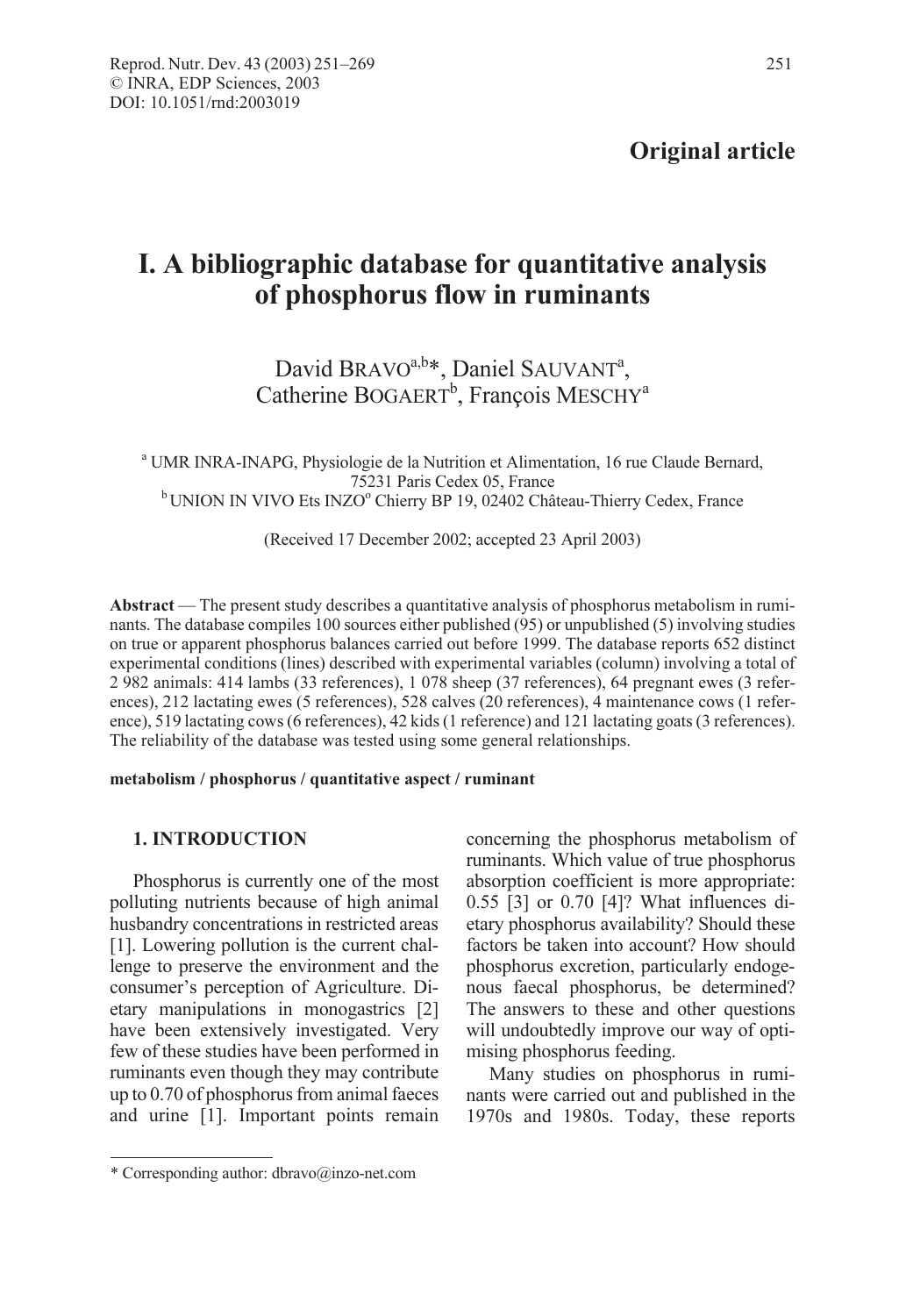represent a potential database for statistical analysis. The present authors reviewed the literature in order to compile the publications dealing with true or apparent phosphorus absorption and quantify the main effects on phosphorus metabolism in ruminants. Three articles report this work. The aim of the present paper was to describe the structure and content of the database as well as the methods applied to compile it. The two companion articles analyse the quantitative relationships of the digestive flux of phosphorus (article 2) and phosphorus excretion (article 3).

## 2. MATERIALS AND METHODS

This technique of quantitative reviewing has been widely used in human health care [5] and veterinary science [6]. Digestive flux studies [7] and dietary investigations [8] have previously been performed in our laboratory using this method.

## 2.1. Publications selected

A quantitative analysis of published and unpublished studies is a quantitative and, if possible, exhaustive review of trials with a common experimental aim [9]. The CAB abstracts were screened using the key words "phosphorus", "ruminants", "digestibility" and "metabolism" for original articles published before May 1999. In the database we only retained trials in which the digestibility of phosphorus or the phosphorus flux were determined in one of the three major species of domestic ruminants. The measurements using radio-isotopic techniques and those using other techniques were respectively designated "true" and "apparent" phosphorus digestibility studies.

In the appendix reference list, each selected publication is followed by a number in brackets ([B12] for instance) coding for the variable publication (PUB). Some of the reference sources reported one or more experiments (or trials), in which various treatments were used. Each line of the database represents the application of one treatment to a single group or animal.

## 2.2. Variables

Each experimental line is completed for the reference (PUB) and trial (TRIAL), for the quantitative and qualitative data on animals and diets, and for different phosphorus flux. The aim of the trials was also recorded and encoded in eleven levels in the proportions indicated in brackets: the consequences of varying phosphorus intake (0.32), phosphorus requirements (0.12), phosphorus digestibility and availability (0.13), inorganic phosphates (0.08), phosphorus metabolism and faecal endogenous phosphorus (0.06), distribution between faecal and urine phosphorus excretion (0.04), poultry litter as a source of phosphorus for sheep (0.03), influence of vitamin D<sub>3</sub> on phosphorus metabolism (0.02), phosphorus metabolism in grazing animals (0.02), phosphorus metabolism in milk-fed ruminants (0.01) and diverse topics (0.17). A variable identified the research team with a senior researcher (TEAM; 1: Field; 2: Braithwaite; 3: Guéguen; 4: Scott; 5: Ternouth; 6: Pfeffer; 7: Grace; 8: Tillman and Brethour; 9: Lofgreen and Kleiber; 10: Vitti; 11: Compère; 12: Morse; 13: other researchers).

The animal groups of each treatment were quantitatively described by their number (ANIM), mean age (AGE, in months), body weight (BW, in kg), dry matter intake (DMI, in  $g \cdot day^{-1}$ ) and qualitatively by species (SPE: sheep, cattle, goats), production status (PROD: maintenance, growth, pregnancy, lactation) and the combination of the last two variables (SPEPROD) (1: lamb, 2: sheep, 3: pregnant ewe, 4: lactating ewe, 5: calf, 6: non-lactating cow, 7: lactating cow, 8: kid, 9: lactating goat).

The dietary composition (expressed in DM content) was quantitatively documented in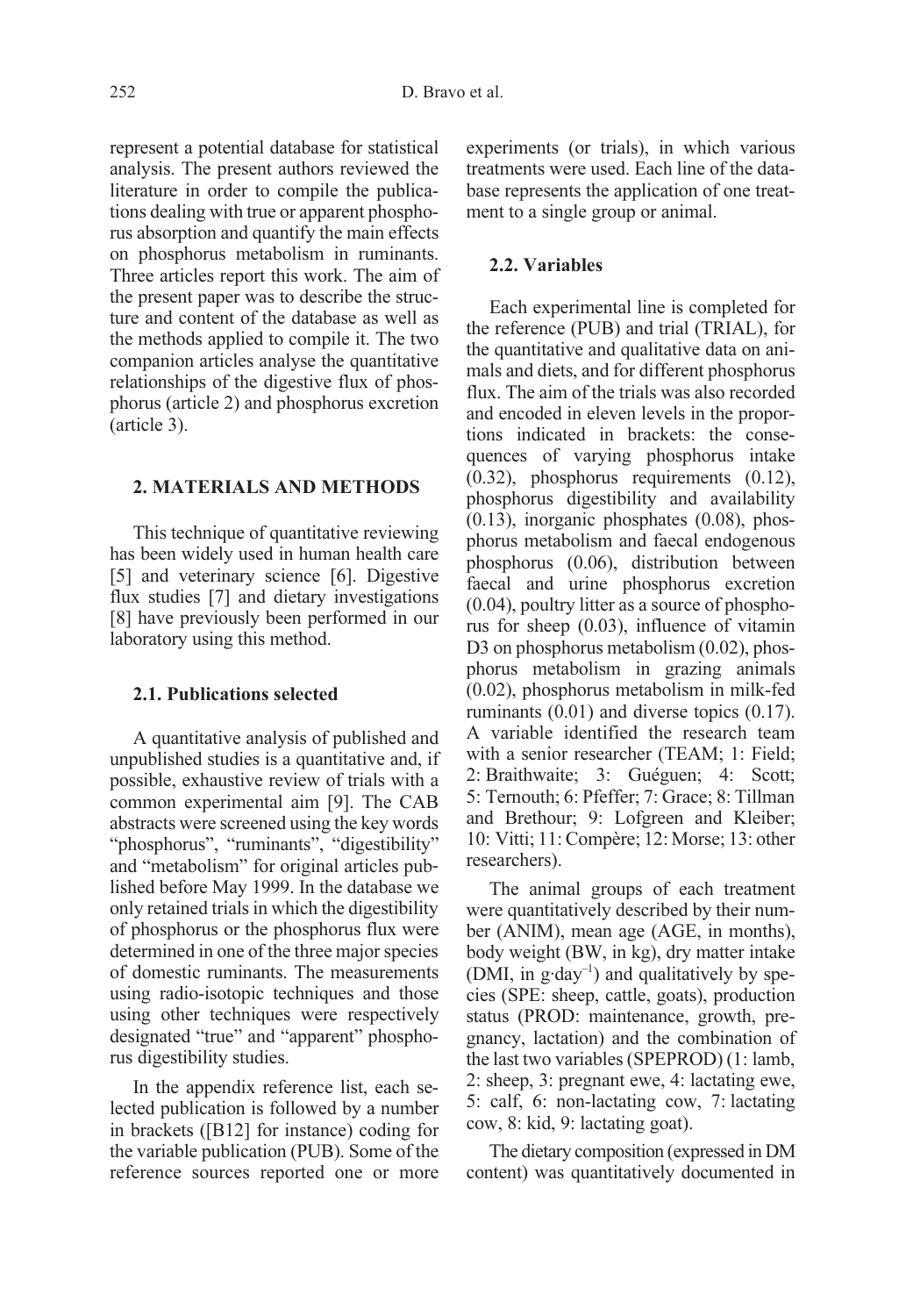terms of the percentage of total concentrates (%CONC) and forages (%FOR). When available, the percentages of individual feedstuffs such as straw (%STRAW), hay (%HAY), corn silage (%CORNSIL) and total silage (%TOTSIL) were recorded. The feed concentrates were also listed separately (%SOYMEAL, %WHEAT for example). The total content in oilseed meals (%TOTMEAL) as in cereal and by-products (%CERBP) was noted, as well.

The chemical composition of the diet was documented in terms of g of phosphorus per kg of DM (PDIET) and g of calcium per kg of DM (CADIET). Because the diet content (in  $g \cdot kg^{-1}$  DM) in phytic phosphorus (PHYT) and crude fibre (CF) were potentially interesting information not present in the original articles, they were estimated from feed tables [3, 10] when the type of feed was indicated.

The phosphorus metabolism was described using the different phosphorus flux data (expressed in g·day<sup>-1</sup>): ingested phosphorus (PING), faecal phosphorus (PFEC<sub>TOT</sub>), endogenous faecal phosphorus (PFEC<sub>ENDO</sub>), urinary phosphorus (PURI), salivary phosphorus (PSAL), bone phosphorus accretion  $(PBONE<sub>+</sub>)$ , release of bone phosphorus (PBONE–) and balance of bone phosphorus (PBONE). Plasma phosphorus content was reported when indicated (PPLASM, in  $mmol·L^{-1}$ ).

The following parameters were also calculated:

– total phosphorus entering into the digestive tract: PTOT = PING + PSAL;

 $-$  dietary phosphorus absorption: PABS<sub>ING</sub>  $=$  PING – PFEC<sub>TOT</sub> + PFEC<sub>ENDO</sub>;

 $-$  salivary phosphorus absorption:  $PABS_{\text{SAL}}$  $=$  PSAL – 0.80  $\times$  PFEC<sub>ENDO</sub>, considering that endogenous faecal phosphorus corresponds to 0.80 of non-reabsorbed salivary phosphorus;

– total phosphorus absorption:  $PABS<sub>TOT</sub>$  $=$  PTOT – PFEC<sub>TOT</sub>;

– exogenous faecal phosphorus:  $\text{PFEC}_{\text{EXO}}$  $=$  PFEC<sub>TOT</sub> – PFEC<sub>ENDO</sub>;

– the efficiency of absorption of dietary phosphorus:  $EFFABS_{ING} = PABS_{ING}/PING;$ 

– the efficiency of absorption of salivary phosphorus:  $EFFABS_{SAL} = PABS_{SAL}/PSAL;$ 

– the efficiency of total phosphorus absorption:  $EFFABS<sub>TOT</sub> = PABS<sub>TOT</sub>/PTOT.$ 

The phosphorus flux values were also expressed per kg of body weight or per kg of DM intake (e.g.,  $PING/BW$  or  $PABS_{SAI}/$ BW, respectively, for the flux of ingested phosphorus and the absorption of salivary phosphorus). DM intake was also expressed per kg of body weight (DMI/BW). All the abbreviations are presented in Table I.

#### 2.3. Statistical methods

Methodological care and specific statistical treatment were applied to this database, which was compiled from an unbalanced series of non-orthogonal variables. This analysis was performed using procedures of SAS [11].

Verification of the consistency of each variable was based upon straightforward means including histograms, extrema, mean, and standard deviation values. The normality of the distribution of each variable was also investigated using the Wilk-Shapiro test that verified the "normality of the distribution" versus the "non-normality of the distribution". All the relationships were monofactorial. In all the subsequent statistics, weighted models were employed using the number of animals involved in each treatment (ANIM) as an input factor of the whole analysis and by defining

$$
\omega_i
$$
 = ANIM<sub>i</sub> /  $\sum_{j=1}^{n} ANIM_j$ , with ANIM<sub>i</sub> =

the number of animals involved in the treatment i and  $n =$  the total number of treatments used in the model. This procedure was applied using the WEIGHT instruction of SAS [11].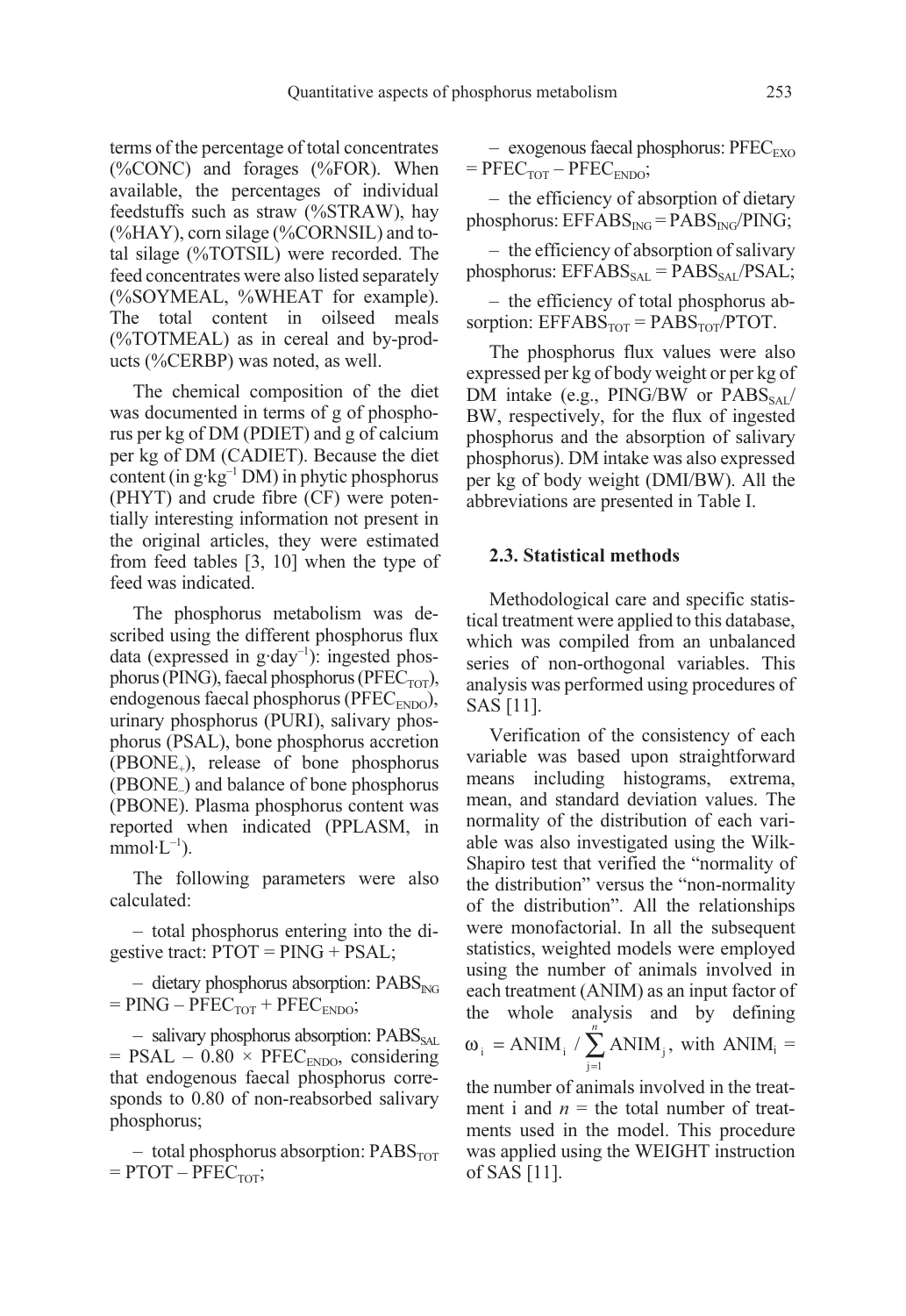| Code                                                                | Definition (formulae)                                                                                              |
|---------------------------------------------------------------------|--------------------------------------------------------------------------------------------------------------------|
| $\%$ CONC $(\%)$                                                    | Dietary concentrate content (DM basis)                                                                             |
| $\%$ FOR $(\%)$                                                     | Total dietary forage content (DM basis)                                                                            |
| %STRAW (%)                                                          | Individual dietary component content (straw in this example)                                                       |
| BW(g)                                                               | Body weight                                                                                                        |
| $CF$ (g·kg <sup>-1</sup> DM)                                        | Dietary crude fibre content                                                                                        |
| DM(%)                                                               | Dietary dry matter content                                                                                         |
| $DMI (g \cdot day^{-1})$                                            | Daily dry matter intake                                                                                            |
| $EFFABS_{NG} (g \cdot g^{-1})$                                      | Efficiency of absorption of dietary phosphorus (= $\text{PABS}_{\text{ING}}/\text{PING}$ )                         |
| $EFFABS_{\text{SAL}}(g \cdot g^{-1})$                               | Efficiency of absorption of salivary phosphorus (= $\text{PABS}_{\text{SAI}}/\text{PSAL}$ )                        |
| $EFFABSTOT(g·g-1)$                                                  | Efficiency of absorption of total phosphorus (= $\text{PABS}_{\text{TOT}}/\text{PTOT}$ )                           |
| $PABS_{ING}$ (g·day <sup>-1</sup> )                                 | Daily dietary phosphorus absorption flux (= $\text{PING} - \text{PFEC}_{\text{TOT}} + \text{PFEC}_{\text{ENDO}}$ ) |
| $PABS_{SAI}$ (g·day <sup>-1</sup> )                                 | Daily salivary phosphorus absorption flux (= PSAL – $\mathrm{PFEC}_\mathrm{ENDO}$ )                                |
| $PABSTOT (g·day-1)$                                                 | Daily total phosphorus absorption flux (= $\text{PTOT} - \text{PFEC}_{\text{TOT}}$ )                               |
| $PBONE_{+} (g \cdot day^{-1})$                                      | Daily bone phosphorus accretion flux                                                                               |
| $PBONE_{-}(g \cdot day^{-1})$                                       | Daily bone phosphorus release flux                                                                                 |
| PBONE $(g \cdot day^{-1})$                                          | Daily bone phosphorus balance (= $\text{PBONE}_{+} - \text{PBONE}_{-}$ )                                           |
| PDIET $(g \cdot kg^{-1} DM)$                                        | Dietary phosphorus content                                                                                         |
| $PFEC_{ENDO} (g \cdot day^{-1})$                                    | Daily endogenous faecal phosphorus flux                                                                            |
| $\text{PFEC}_{\text{EXO}}\left(\text{g}\cdot\text{day}^{-1}\right)$ | Daily exogenous faecal phosphorus flux (= $PFEC_{TOT} - PFEC_{ENDO}$ )                                             |
| $PFECTOT (g \cdot day-1)$                                           | Daily total faecal phosphorus flux                                                                                 |
| PING $(g \cdot day^{-1})$                                           | Daily ingested phosphorus flux (= $DMI \times PDET$ )                                                              |
| $PHYT(g·kg-1 DM)$                                                   | Dietary phytate content                                                                                            |
| $PPLASM$ (mmol·L <sup>-1</sup> )                                    | Plasma phosphorus concentration                                                                                    |
| PURI $(g \cdot \text{day}^{-1})$                                    | Daily urinary phosphorus flux                                                                                      |
| PSAL $(g \cdot day^{-1})$                                           | Daily salivary phosphorus flux                                                                                     |
| PTOT $(g \cdot day^{-1})$                                           | Total phosphorus entering daily into the digestive tract $(= PING + PSAL)$                                         |

Table I. Variables abbreviations (code, unit and definition).

Varying conditions can hide within-trial variations. In the present study, within-trial variability was addressed using the covariance analysis. For each trial, a correction factor  $\alpha$ was determined (variable TRIAL) from the following relationship:

$$
Y_i = \mu + \alpha_i + a \times X_i \times \omega_i + \epsilon_i.
$$

Where  $Y =$  response,  $\mu =$  overall mean,  $\alpha$  = effect of the variable TRIAL, X = tested variable used as a covariable,  $a =$  coefficient

of the regression of X with respect to  $Y, \varepsilon =$ residual error not taken into account in the model. These models are called "withintrial models".

The overall variations were also taken into account using the following succession of models. The first model determined the effect of X on Y by regression analysis with the number of animals in each treatment (ANIM) as a statistical weight:

$$
Y_i = a \times X_i \times \omega_i + b + \varepsilon_i \text{ (model 1)}.
$$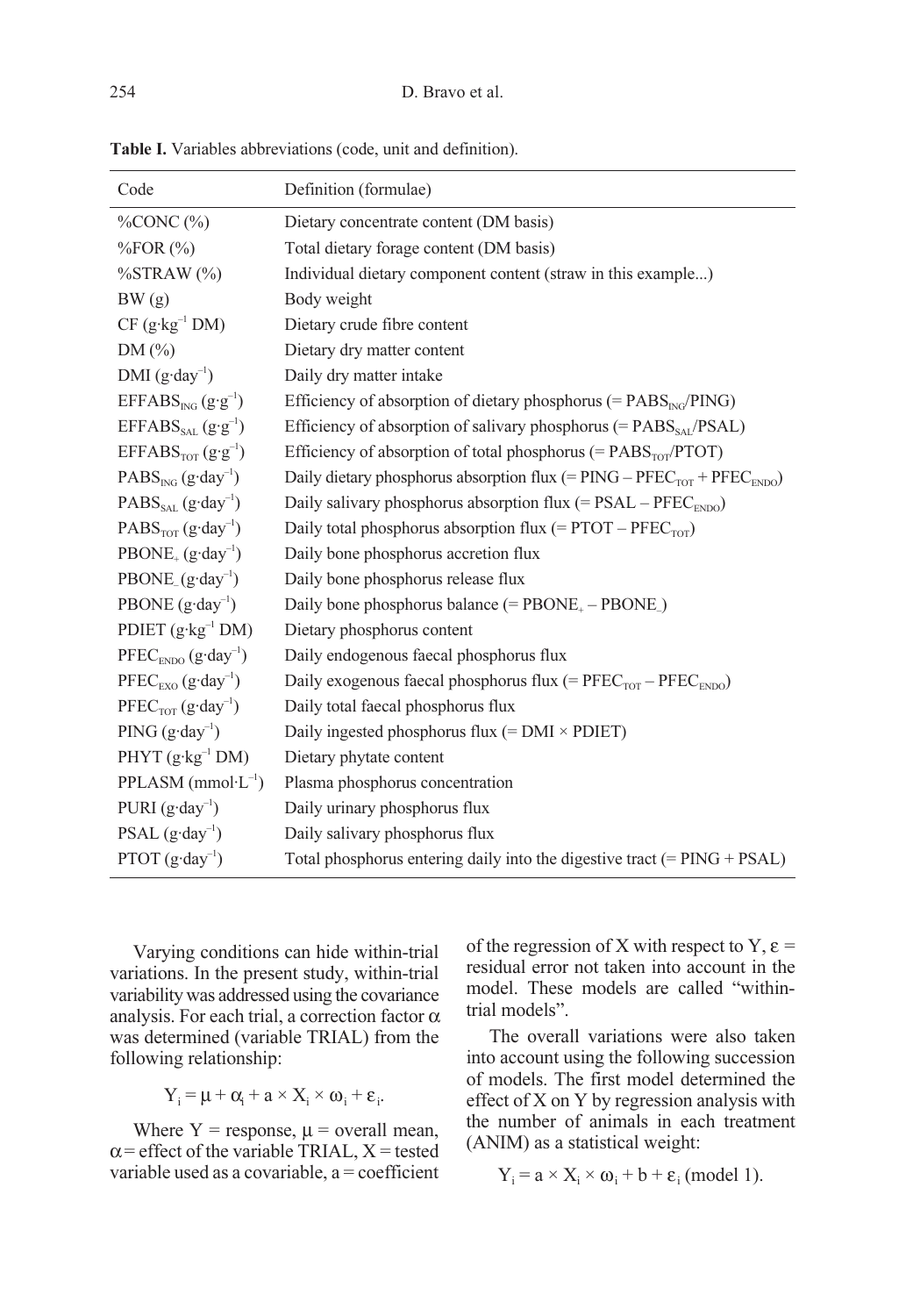Where a and  $b =$  coefficients of the regression of X with respect to Y,  $\varepsilon_{ii}$  = residual variations of Y independent of X (i.e., variations in Y with X held constant) encoded RES[Y(X)].

The second step was to investigate the influence of a third variable (Z) on RES[ $Y(X)$ ]. Z was not introduced in the first regression (model 1) since the number of treatments with Z was lower than that with X. The following regression analysis was used:

$$
RES[Y(X)]_{ij} = c \times Z_{ij} \times \omega_i + d + \varepsilon'_{ij},
$$

where c and  $d =$  coefficients of the regression of Z with respect to  $RES[Y(X)]$ ,  $\varepsilon'_{ij}$  = variations of Y independent of X and Z (i.e., variations in Y with X and Z held constant) encoded  $RES[Y(X,Z)]$ .

Regression analyses of trial mean values of the variable X with respect to the mean values of the variable Y were called "intertrial models":

$$
MEAN[Y]_{ij} = a \times MEAN[X]_i \times \omega_i + b + \epsilon_{ij}.
$$

All the statistical models were presented with the number of treatments (TRT), the number of experiments (EXP), the number of animals involved (ANIM), the square of the correlation coefficient  $(r^2)$ , the root mean square error (RMSE) and the level of significance of the t-test probability for the model  $(P)$ . In all the models presented, the coefficients are followed by their standard errors in brackets.

#### 3. RESULTS AND DISCUSSION

The number of references and the publications recorded for each type of animal are presented in Table II.

#### 3.1. General results

The database compiled 100 trials, among which 95 have been published. We also included 5 unpublished trials [12–16]. The 100 trials represented 652 treatments. Reports were published between 1953 [17] and 1999 [18]. Eight research teams published 0.80 of the studies: Braithwaite (0.14), Ternouth (0.12) and Guéguen (0.10), Field, Scott, and Vitti (0.08 each), Pfeffer (0.06) and Lofgreen (0.05).

Table II. Publications involved for each different production status (PROD) and animal species (SPE), with number of references (EXP).

| <b>SPE</b> | <b>PROD</b> | EXP | Code of the publication in the reference appendix list                                                                                                                                                                                                                                                                               |
|------------|-------------|-----|--------------------------------------------------------------------------------------------------------------------------------------------------------------------------------------------------------------------------------------------------------------------------------------------------------------------------------------|
| Sheep      | Growth      | 33  | B <sub>6</sub> , B <sub>7</sub> , B <sub>12</sub> , B <sub>14</sub> , B <sub>15</sub> , B <sub>23</sub> , B <sub>32</sub> , B <sub>33</sub> , B <sub>35</sub> , B <sub>37</sub> , B <sub>38</sub> , B <sub>40</sub> ,<br>B45, B46, B47, B48, B49, B50, B55, B61, B67, B75, B77, B82,<br>B84, B85, B87, B88, B90, B91, B92, B98, B100 |
|            | Maintenance | 37  | B2, B7, B10, B11, B13, B16, B25, B26, B30, B31, B34, B36,<br>B38, B39, B41, B42, B43, B54, B56, B57, B58, B62, B65, B66,<br>B70, B71, B72, B73, B74, B75, B76, B79, B83, B94, B96, B97,<br><b>B99</b>                                                                                                                                |
|            | Pregnancy   | 4   | B13, B16, B36, B80                                                                                                                                                                                                                                                                                                                   |
|            | Lactation   | 5   | B8, B9, B13, B16, B68                                                                                                                                                                                                                                                                                                                |
| Cattle     | Growth      | 20  | B3, B4, B5, B19, B20, B21, B22, B24, B27, B28, B44, B51, B52,<br>B70, B81, B86, B89, B93, B95, B97                                                                                                                                                                                                                                   |
|            | Maintenance | 1   | <b>B59</b>                                                                                                                                                                                                                                                                                                                           |
|            | Lactation   | 6   | B17, B18, B53, B60, B63, B78                                                                                                                                                                                                                                                                                                         |
| Goats      | Growth      |     | B1                                                                                                                                                                                                                                                                                                                                   |
|            | Lactation   | 3   | B <sub>29</sub> , B <sub>64</sub> , B <sub>69</sub>                                                                                                                                                                                                                                                                                  |
|            |             |     |                                                                                                                                                                                                                                                                                                                                      |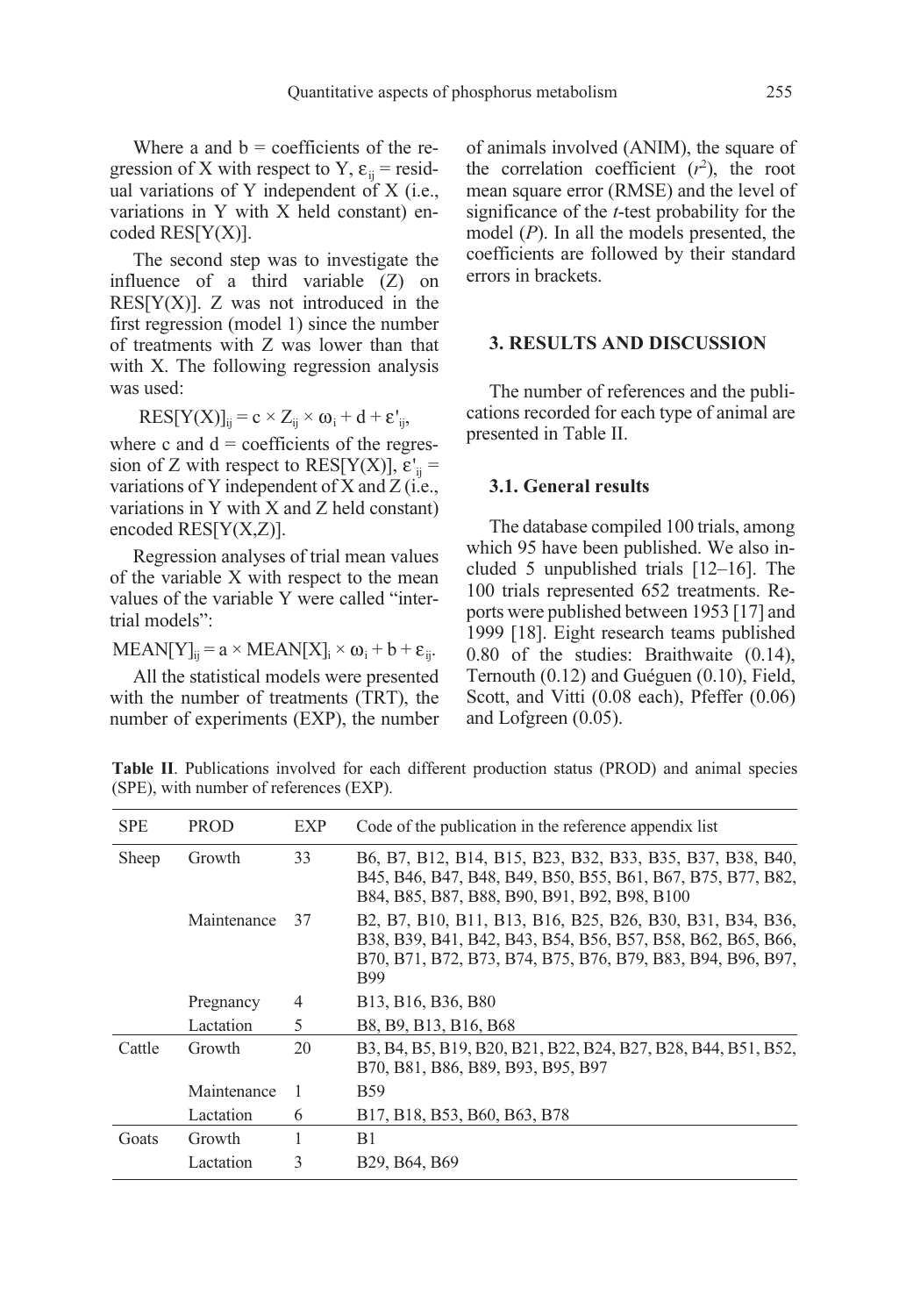## 3.2. Animals (Tab. III)

Overall, 2 982 animals were involved in the database (0.58 sheep, 0.35 cattle, 0.07 goats). Lambs were 7.4 months old, weighed 33.6 kg and ingested 858 g of DM on the average. The youngest lambs  $(9 \text{ kg})$ were used for the determination of calcium and phosphorus retention in milk-fed lambs [19]. [20] used the heaviest lambs  $(60 \text{ kg})$  to study calcium and phosphorus metabolism during the end of the growth period. On average, the calves were 10.2 months old and ingested 4.70 kg of DM. The youngest and lightest calves were milk fed (15 days old, 65 kg body weight) and were involved in the

| <b>Table III.</b> Mean animal characteristics (standard deviation): age (Age), body weight (BW) and dry |
|---------------------------------------------------------------------------------------------------------|
| matter intake (DMI) for the different production status (PROD) and animal species (SPE), with num-      |
| ber of references (EXP) and animals (ANIM) involved.                                                    |
|                                                                                                         |

|                          | <b>SPE</b>       | PROD        | EXP          | ANIM | Mean (standard deviation) |
|--------------------------|------------------|-------------|--------------|------|---------------------------|
| Age (months)             | Sheep            | Growth      | 13           | 155  | 7.4(8.4)                  |
|                          |                  | Maintenance | 12           | 307  | 22.7(9.0)                 |
|                          |                  | Pregnancy   | 3            | 30   | 53.2 (9.3)                |
|                          |                  | Lactation   | 5            | 71   | 40.5(2.6)                 |
|                          | Cattle           | Growth      | 8            | 225  | 10.2(5.5)                 |
|                          |                  | Maintenance | ND           | ND   | ND                        |
|                          |                  | Lactation   | ND           | ND   | ND                        |
|                          | Goats            | Growth      | $\mathbf{1}$ | 42   | 7.0(0)                    |
|                          |                  | Lactation   | ND           | ND   | ND                        |
| BW (kg)                  | Sheep            | Growth      | 26           | 77   | 33.6(8.4)                 |
|                          |                  | Maintenance | 35           | 1039 | 46.6(9.0)                 |
|                          |                  | Pregnancy   | 4            | 64   | 60.4(9.0)                 |
|                          |                  | Lactation   | 5            | 213  | 59.6 (9.9)                |
|                          | Cattle           | Growth      | 14           | 308  | 185 (77)                  |
|                          |                  | Maintenance | ND           | ND   | ND                        |
|                          | Lactation        |             | 4            | 439  | 585 (28)                  |
|                          | Goats            | Growth      | 1            | 42   | 10(1)                     |
|                          |                  | Lactation   | 3            | 175  | 45.7(6.6)                 |
| $DMI (g \cdot day^{-1})$ | Sheep            | Growth      | 26           | 318  | 858 (271)                 |
|                          |                  | Maintenance | 37           | 1050 | 864 (337)                 |
|                          |                  | Pregnancy   | 3            | 30   | 859 (222)                 |
|                          |                  | Lactation   | 5            | 181  | 1288 (353)                |
|                          | Cattle<br>Growth |             | 16           | 366  | 4704 (3694)               |
|                          |                  | Maintenance | $\mathbf{1}$ | 160  | 8618 (0)                  |
|                          |                  | Lactation   | 5            | 519  | 16992 (7199)              |
|                          | Goats            | Growth      | 1            | 42   | 430 (87)                  |
|                          |                  | Lactation   | 2            | 69   | 1851 (327)                |

ND: no data was available for the calculation.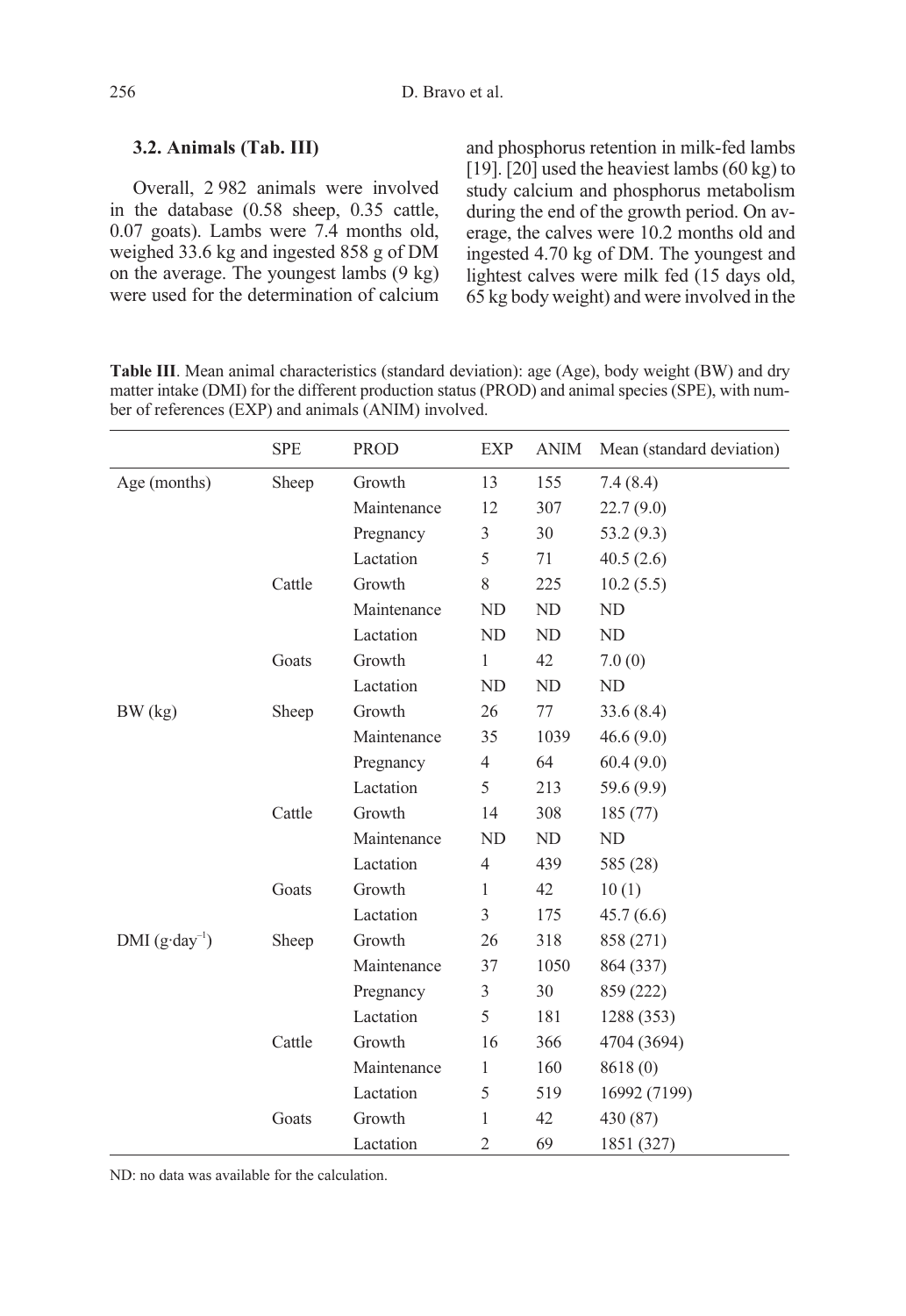measurement of endogenous faecal phosphorus and the evaluation of the maintenance requirements [21]. [22] used the heaviest calves for phosphorus metabolism studies in cattle grazing on phosphorusdeficient Australian pastures. Kids (African dwarf goat) were used in only one study (42 animals, [23]) and were, on the average, 7 months old, weighed 10 kg and ingested 430 g DM.

The most frequently studied animals were sheep in the maintenance phase, used in 37 trials (1 078 animals, 285 treatments). On the average, they were 22.7 months old, weighed 46.6 kg, and ingested 864 g DM. The heaviest sheep weighed on average 87 kg [24], 76 kg [25]. Two trials assimilated ewes during the three last weeks of lactation as sheep in the maintenance phase [26, 27]. The non-lactating cows were used in only one trial (4 animals) for the study of the relationship between phosphorus and calcium absorption and their concentration in the diet [28]. The only pregnant animals of our database were ewes used in 4 trials (64 animals) and weighing 46 kg [29], 50 kg [26], 65 kg [30], and 70 kg [27]. The lactating ewes ingested 859 g DM and weighed on average 59.6 kg. The lightest (50 and 57.5 kg) and heaviest (70 kg) ewes were used by [26, 31]. The lactating cows weighed 585 kg and ingested 17.0 kg DM, on the average. The heaviest lactating cows (645 kg) were used to define the true phosphorus availability for alfalfa and corn silage [32]. The lightest lactating cows (590 kg) were involved in a phosphorus excretion study [33]. On the average, the lactating goats weighed 45.7 kg and the ingested 1.85 kg DM. The heaviest lactating goats averaged 60 kg [34] and the lightest 40 kg [35].

The animals described in the database were very diverse. Because each physiological state was unequally represented, the "physiological state" effect should be interpreted carefully.

## 3.3. Experimental diets (Tab. IV)

All forage diets were used for different experimental purposes. They were fed to lambs for the determination of phosphorus requirements [36] and the availability of phosphorus in corn silage [37] and alfalfa hay [17]. Pure forage diets were administered to grazing calves in a study of phosphorus metabolism [22]. On this type of diet phosphorus repletion after nitrogen and phosphorus deficiency was also analysed

| <b>Table TV.</b> Integri the characteristics (standard deviations), dictary phosphorus (1 DTET), crude froit<br>(CF), phytate phosphorus (PHYT), cereals contents (%CERBP) and forages contents (%FOR) for the<br>different production status (PROD) and animal species (SPE), with number of references (EXP) and<br>animals (ANIM) involved. |      |             |            |      |                           |  |  |
|------------------------------------------------------------------------------------------------------------------------------------------------------------------------------------------------------------------------------------------------------------------------------------------------------------------------------------------------|------|-------------|------------|------|---------------------------|--|--|
|                                                                                                                                                                                                                                                                                                                                                | SPE. | <b>PROD</b> | <b>EXP</b> | ANIM | Mean (standard deviation) |  |  |
| PDIET $(g \cdot kg^{-1} DM)$ Sheep Growth                                                                                                                                                                                                                                                                                                      |      |             | 23         | 345  | 3.3(2.6)                  |  |  |

| Table IV. Mean diet characteristics (standard deviations): dietary phosphorus (PDIET), crude fibre |
|----------------------------------------------------------------------------------------------------|
| (CF), phytate phosphorus (PHYT), cereals contents (%CERBP) and forages contents (%FOR) for the     |
| different production status (PROD) and animal species (SPE), with number of references (EXP) and   |
| animals (ANIM) involved.                                                                           |

|                              | <b>SPE</b> | <b>PROD</b>  | EXP | ANIM | Mean (standard deviation) |
|------------------------------|------------|--------------|-----|------|---------------------------|
| PDIET $(g \cdot kg^{-1} DM)$ |            | Sheep Growth | 23  | 345  | 3.3(2.6)                  |
|                              |            | Maintenance  | 33  | 1022 | 3.4(2.2)                  |
|                              |            | Pregnancy    | 3   | 25   | 4.0(2.1)                  |
|                              |            | Lactation    | 5   | 181  | 4.4(2.8)                  |
|                              | Cattle     | Growth       | 15  | 354  | 2.0(2.3)                  |
|                              |            | Maintenance  |     | 120  | 6.4(1.0)                  |
|                              |            | Lactation    | 6   | 519  | 4.1(1.3)                  |
|                              | Goat       | Growth       |     | 42   | 5.7(1.9)                  |
|                              |            | Lactation    | 3   | 181  | 2.8(1.0)                  |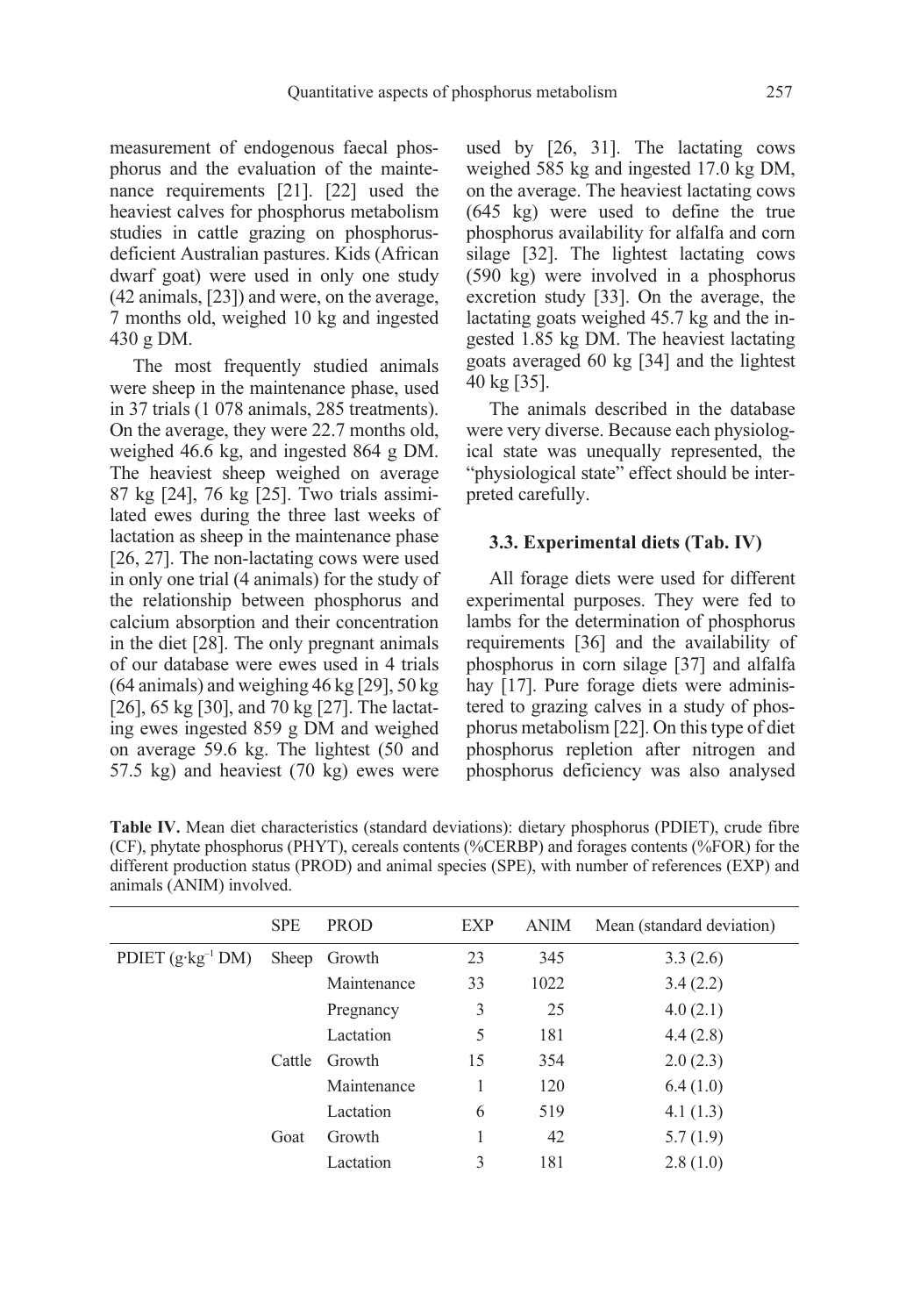|                              | <b>SPE</b> | <b>PROD</b> | EXP            | <b>ANIM</b>    | Mean (standard deviation) |
|------------------------------|------------|-------------|----------------|----------------|---------------------------|
| $CF$ (g·kg <sup>-1</sup> DM) | Sheep      | Growth      | 18             | 204            | 145 (100)                 |
|                              |            | Maintenance | 20             | 1235           | 233 (67)                  |
|                              |            | Pregnancy   | 2              | 38             | 231 (27)                  |
|                              |            | Lactation   | 5              | 176            | 192 (46)                  |
|                              | Cattle     | Growth      | 10             | 355            | 247 (89)                  |
|                              |            | Maintenance | ND             | ND             | ND                        |
|                              |            | Lactation   | ND             | ND             | ND                        |
|                              | Goats      | Growth      | ND             | ND             | ND                        |
|                              |            | Lactation   | $\mathbf{1}$   | 32             | 273(12)                   |
| PHYT $(g \cdot kg^{-1} DM)$  | Sheep      | Growth      | 19             | 204            | 0.83(0.94)                |
|                              |            | Maintenance | 19             | 821            | 0.49(0.58)                |
|                              |            | Pregnancy   | 2              | 38             | 0.48(0.68)                |
|                              |            | Lactation   | 5              | 176            | 0.85(0.51)                |
|                              | Cattle     | Growth      | 9              | 211            | 0.03(0.06)                |
|                              |            | Maintenance | ND             | ND             | ND                        |
|                              |            | Lactation   | ND             | ND             | ND                        |
|                              | Goats      | Growth      | ND             | ND             | ND                        |
|                              |            | Lactation   | 1              | 32             | 0.25(0.01)                |
| %CERBP (% DM)                | Sheep      | Growth      | 13             | 206            | 21.8 (26.0)               |
|                              |            | Maintenance | 15             | 317            | 15.5(21.4)                |
|                              |            | Pregnancy   | $\mathbf{1}$   | $\overline{4}$ | 3.8(9.4)                  |
|                              |            | Lactation   | 5              | 126            | 34.6 (14.7)               |
|                              | Cattle     | Growth      | 9              | 138            | 5.6 (14.3)                |
|                              |            | Maintenance | ND             | ND             | ND                        |
|                              |            | Lactation   | $\overline{4}$ | 84             | 28.0(18.6)                |
|                              | Goat       | Growth      | ND             | ND             | ND                        |
|                              |            | Lactation   | $\overline{2}$ | 69             | 3.0(4.6)                  |
| %FOR (% DM)                  | Sheep      | Growth      | 20             | 308            | 26.8 (28.5)               |
|                              |            | Maintenance | 28             | 880            | 45.8 (40.9)               |
|                              |            | Pregnancy   | $\mathfrak{2}$ | 22             | 39.6 (11.4)               |
|                              |            | Lactation   | 5              | 144            | 53.4 (19.9)               |
|                              | Cattle     | Growth      | 13             | 443            | 57.5 (36.9)               |
|                              |            | Maintenance | ND             | ND             | ND                        |
|                              |            | Lactation   | 4              | 84             | 29.4 (23.6)               |
|                              | Goats      | Growth      | ND             | ND             | $\rm ND$                  |
|                              |            | Lactation   | $\overline{3}$ | 175            | 59.9 (18.2)               |

Table IV. (continued)

ND: no data was available for the calculation.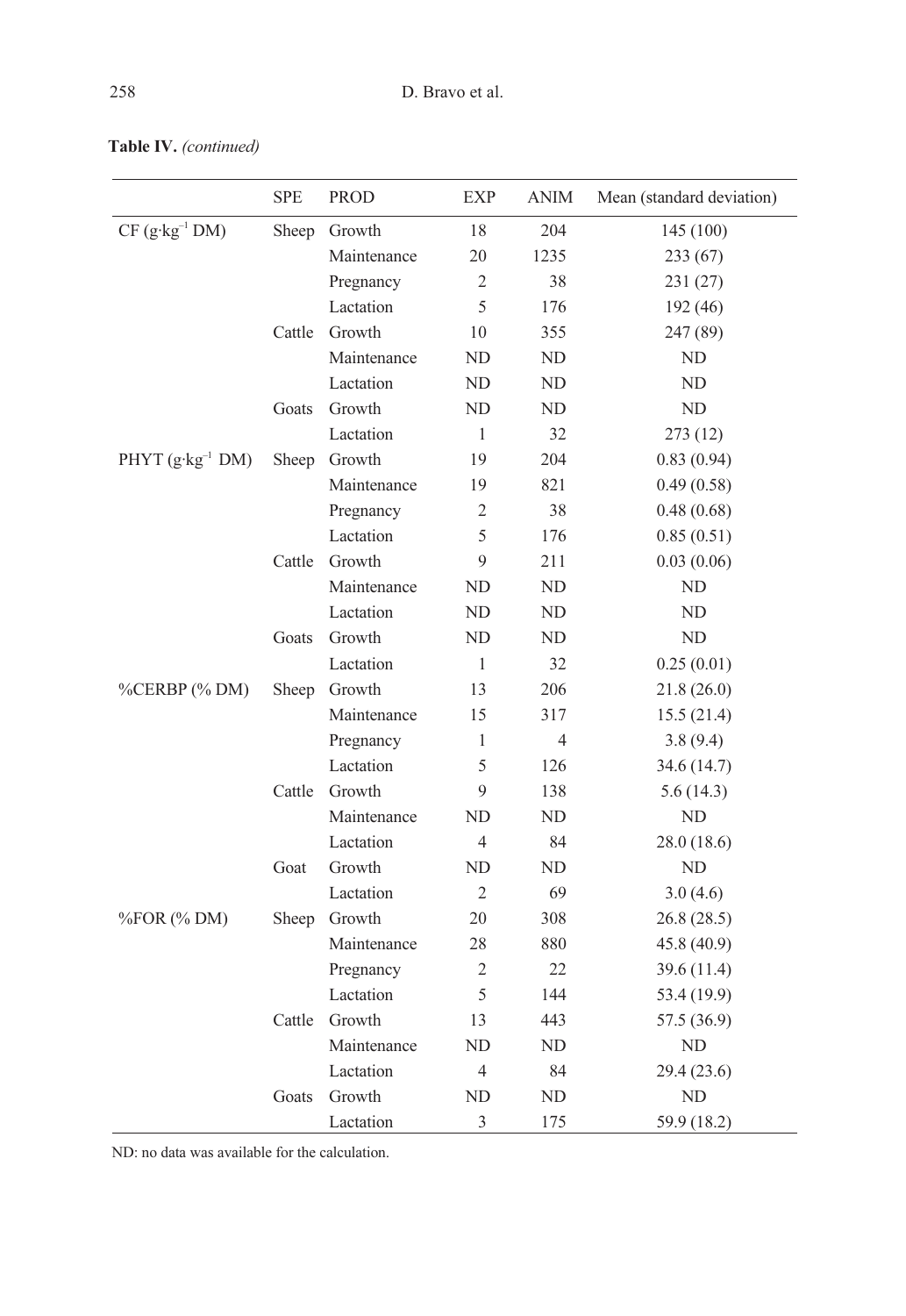[18]. In sheep, 100%-forage diets were given in order to determine the availability of phosphorus in forages [38, 39], maintenance phosphorus requirements [40, 41] and the phosphorus metabolism [29, 42–49]. [50] used 100% chopped hay diet for the determination of net intestinal exchange of ions.

Incorporation of cereals into the diet reached 75.3% barley in the evaluation of dried poultry manure as a source of phosphorus for lambs [51]. The highest incorporation of dried beet pulp (88%) was used for the evaluation of ammonium polyphosphate in lambs [52]. The diets fed to lambs were the richest in concentrate feed  $(71.0\% \pm$ 42.3%). One third of them consisted of 100% concentrate and the two remaining thirds contained more than 40% concentrates.

Diets with concentrates were only given for the determination of phosphorus requirements for growth [40, 53] and in a study of phosphorus metabolism in milk-fed lambs [19]. Pure concentrate diets were also given to lambs for the evaluation of various phosphorus sources [51, 54], in another study of phosphorus metabolism [55, 56], for the determination of the availability of phosphorus in different feedstuffs [38, 57], and for studies of phosphorus excretion [45, 58] and phosphorus metabolism [59]. In calves, 100%-concentrate diets were used for studying the influence of diet structure on phosphorus excretion [58, 60] as well as the phosphorus metabolism [21]. A 100% concentrate diet was also given to lactating goats in an investigation of phosphorus metabolism during phosphorus depletion [61].

## 3.4. Description of the major phosphorus flux values (Tab. V)

Most of the quantitative variables of the database had a normal distribution as shown

Table V. Mean phosphorus flows and data characteristics (standard deviation): phosphorus intake (PING), faecal phosphorus (PFEC-TOT), endogenous faecal phosphorus (PFEC-ENDO), urinary phosphorus (PURI), absorbed phosphorus (PABS-ING) and efficiency of phosphorus absorption (EFFABS<sub>ING</sub>) for the different production status (PROD) and animal species (SPE), with number of references (EXP) and animals (ANIM) involved.

|                           | <b>SPE</b> | <b>PROD</b> | <b>EXP</b> | <b>ANIM</b> | Mean (standard deviation) |
|---------------------------|------------|-------------|------------|-------------|---------------------------|
| PING $(g \cdot day^{-1})$ | Sheep      | Growth      | 24         | 69          | 3.2(3.2)                  |
|                           |            | Maintenance | 32         | 622         | 3.5(2.8)                  |
|                           |            | Pregnancy   | 3          | 30          | 3.7(2.9)                  |
|                           |            | Lactation   | 5          | 173         | 6.0(4.6)                  |
|                           | Cattle     | Growth      | 15         | 334         | 7.6(3.9)                  |
|                           |            | Maintenance | 1          | 10          | 56.0(4.0)                 |
|                           |            | Lactation   | 5          | 94          | 78.4 (28.1)               |
|                           | Goats      | Growth      | 1          | 42          | 2.5(1.3)                  |
|                           |            | Lactation   | 2          | 144         | 4.0(2.1)                  |
| $PFECTOT (g \cdot day-1)$ | Sheep      | Growth      | 22         | 309         | 2.1(2.1)                  |
|                           |            | Maintenance | 30         | 538         | 2.5(2.3)                  |
|                           |            | Pregnancy   | 3          | 30          | 3.0(2.4)                  |
|                           |            | Lactation   | 5          | 173         | 5.1(3.9)                  |
|                           | Cattle     | Growth      | 12         | 280         | 4.8(2.4)                  |
|                           |            | Maintenance | 1          | 10          | 46.5(18.5)                |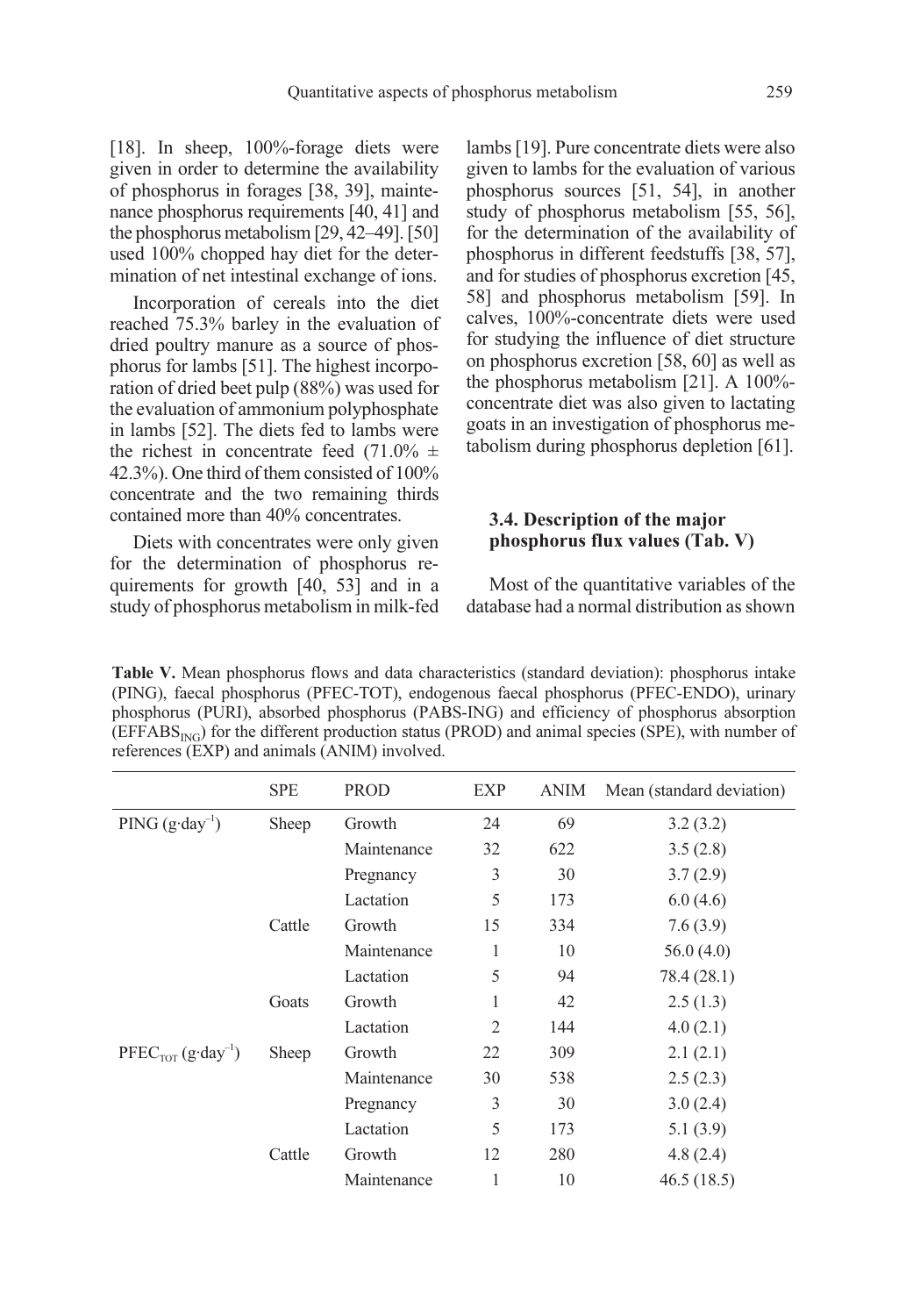|                                           | <b>SPE</b> | <b>PROD</b> | <b>EXP</b>     | <b>ANIM</b>    | Mean (standard deviation) |
|-------------------------------------------|------------|-------------|----------------|----------------|---------------------------|
|                                           |            | Lactation   | 5              | 42             | 46.3(17.7)                |
|                                           | Goats      | Growth      | 1              | 42             | 1.1(0.5)                  |
|                                           |            | Lactation   | $\overline{2}$ | 136            | 2.5(1.1)                  |
| $\text{PFEC}_{ENDO}$ $(g \cdot day^{-1})$ | Sheep      | Growth      | 22             | 279            | 1.1(0.8)                  |
|                                           |            | Maintenance | 22             | 457            | 1.2(0.6)                  |
|                                           |            | Pregnancy   | $\overline{2}$ | 12             | 2.2(0.8)                  |
|                                           |            | Lactation   | $\overline{4}$ | 155            | 2.5(1.2)                  |
|                                           | Cattle     | Growth      | 11             | 264            | 3.0(1.5)                  |
|                                           |            | Maintenance | 1              | 10             | 12.7(3.3)                 |
|                                           |            | Lactation   | 1              | $\overline{4}$ | 7.7(2.7)                  |
|                                           | Goats      | Growth      | $\mathbf{1}$   | 42             | 0.8(0.3)                  |
|                                           |            | Lactation   | ND             | ND             | ND                        |
| PURI $(g \cdot day^{-1})$                 | Sheep      | Growth      | 20             | 282            | 0.72(1.09)                |
|                                           |            | Maintenance | 23             | 490            | 0.56(1.00)                |
|                                           |            | Pregnancy   | 3              | 30             | 0.42(0.62)                |
|                                           |            | Lactation   | 5              | 173            | 0.12(0.19)                |
|                                           | Cattle     | Growth      | 9              | 113            | 1.00(1.50)                |
|                                           |            | Maintenance | ND             | ND             | ND                        |
|                                           |            | Lactation   | 3              | 14             | 1.36(1.50)                |
|                                           | Goats      | Growth      | 1              | 42             | 0.004(0.003)              |
|                                           |            | Lactation   | 1              | 112            | 0.09(0.13)                |
| $PABS_{ING}$ (g·day <sup>-1</sup> )       | Sheep      | Growth      | 22             | 279            | 2.2(1.9)                  |
|                                           |            | Maintenance | 22             | 457            | 2.0(1.0)                  |
|                                           |            | Pregnancy   | $\overline{2}$ | 12             | 2.7(1.0)                  |
|                                           |            | Lactation   | $\overline{4}$ | 155            | 3.2(1.7)                  |
|                                           | Cattle     | Growth      | 11             | 264            | 5.3(2.3)                  |
|                                           |            | Maintenance | 1              | 10             | 22.2(11.1)                |
|                                           |            | Lactation   | 1              | $\overline{4}$ | 28.3(10.7)                |
|                                           | Goats      | Growth      | 1              | 42             | 2.2(1.1)                  |
|                                           |            | Lactation   | ND             | ND             | ND                        |
| EFFABS <sub>ING</sub> (%)                 | Sheep      | Growth      | 22             | 279            | 0.72(0.14)                |
|                                           |            | Maintenance | 22             | 457            | 0.71(0.14)                |
|                                           |            | Pregnancy   | $\overline{c}$ | 12             | 0.56(0.13)                |
|                                           |            | Lactation   | $\overline{4}$ | 155            | 0.71(0.12)                |
|                                           | Cattle     | Growth      | 11             | 264            | 0.76(0.11)                |
|                                           |            | Maintenance | $\,1$          | 10             | 0.52(0.19)                |
|                                           |            | Lactation   | $\mathbf{1}$   | $\overline{4}$ | 0.69(0.06)                |
|                                           | Goats      | Growth      | $\,1$          | 42             | 0.87(0.03)                |
|                                           |            | Lactation   | $\rm ND$       | ND             | ND                        |

Table V. (continued)

ND: no data was available for the calculation.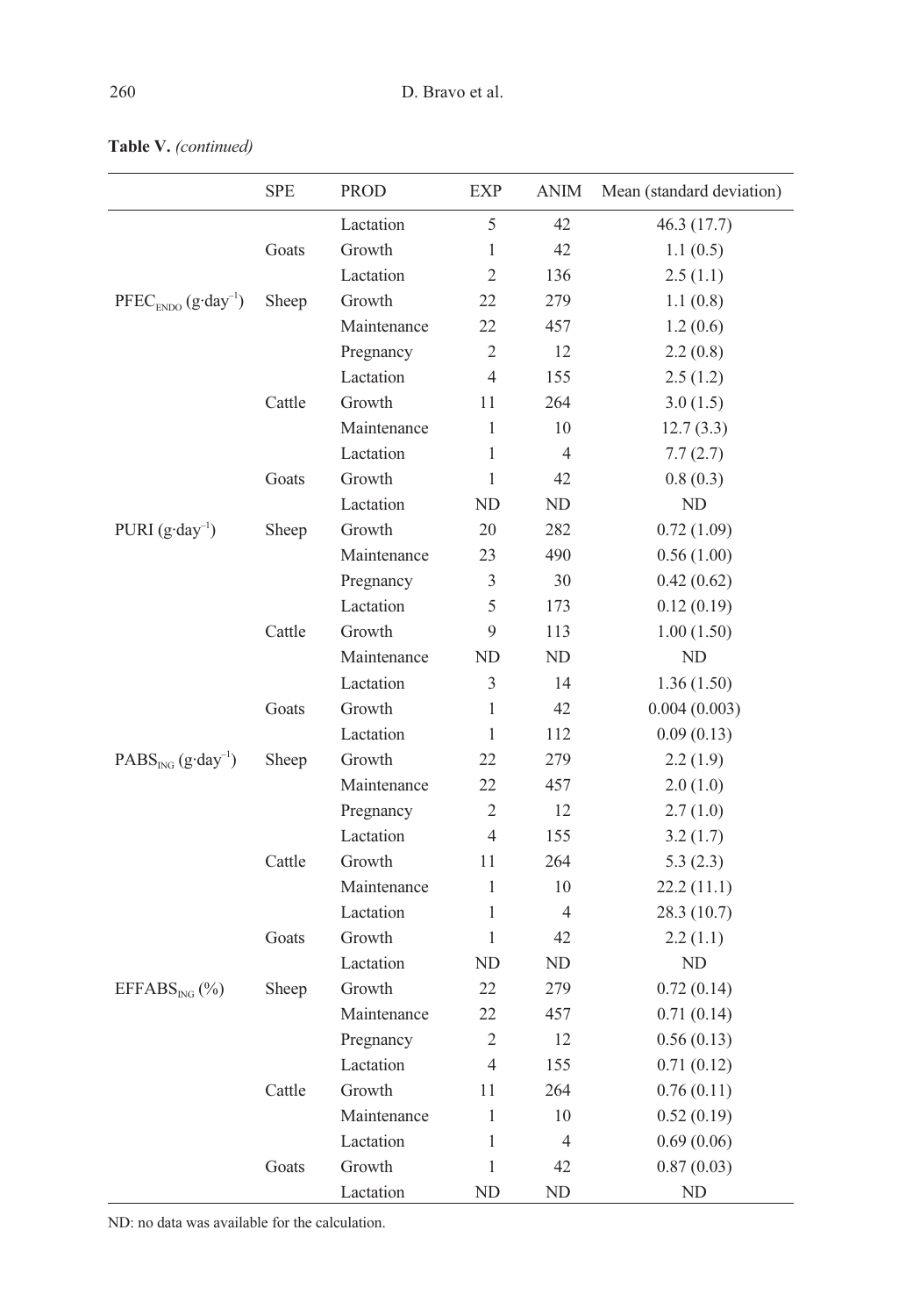for plasma phosphorus (Wilk-Shapiro test:  $P > 0.1$ , Fig. 1). Urinary phosphorus did not present a normal distribution (Fig. 2) whether normalised according to body weight or not (in both cases, the Wilk-Shapiro test:  $P < 0.01$ ) illustrating the homeostatic control on phosphorus excretion by the urine route. The low number of animals investigated for bone and salivary phosphorus flux did not permit to determine if their distribution is normal.

The lowest phosphorus intakes were reported in experiments on phosphorus depletion in lambs:  $0.273$  g·day<sup>-1</sup> [62],  $0.\overline{3}00 \text{ g} \cdot \text{day}^{-1}$  [63] and  $0.350 \text{ g} \cdot \text{day}^{-1}$  [64], in sheep in the maintenance phase [63, 65] and 21.50  $\text{g-day}^{-1}$  in lactating cows [66]. Calves were fed a low-phosphorus diet  $(0.68 \text{ g-day}^{-1})$  to determine its influence on dietary phosphorus and aluminum availability [67]. The highest phosphorus intakes were studied for their influence on phosphorus metabolism and excretion in ewes in the maintenance phase [26, 58]. Total faecal phosphorus ( $PFEC<sub>TOT</sub>$ ) represented 0.60 to 0.70 of the daily ingested phosphorus. This ratio was lower in kids (0.44) and lactating cows (0.58) and higher in lactating ewes (0.83). The endogenous faecal phosphorus



Figure 1. Frequency histogram for plasma phosphorus concentration (PPLASM).



Figure 2. Frequency histogram for urinary phosphorus (PURI).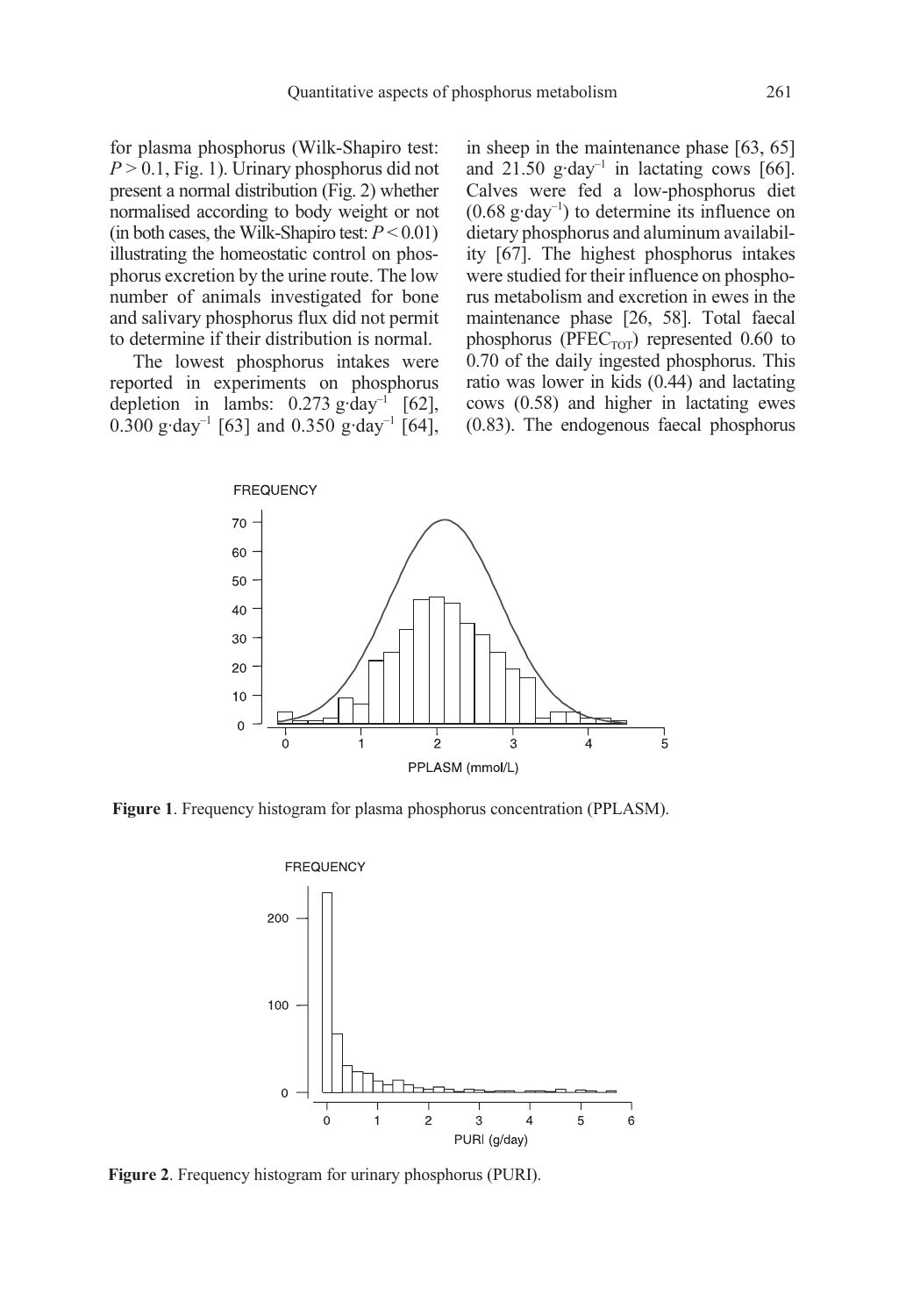represented around 0.75 of the total faecal phosphorus loss (0.79 for cows in the maintenance phase and 0.75 for kids), except in lactating cows (0.16).

The phosphorus fluxes (faecal, faecal endogenous, urinary and ingested) were determined according to digestibility trials. In the original papers, salivary phosphorus was determined in sheep by the difference between duodenal phosphorus flux and ingested phosphorus flux [45–49]. Salivary phosphorus was also calculated [26, 68–70] using the equation of Conrad (1955) cited by [B99]: PSAL =  $PFEC_{ENDO}/1-EFFABS_{ING}$ . [71] did not precise the method they used for the measurement of salivary phosphorus.

The bone phosphorus exchanges were assessed in growing lambs [20, 53], in pregnant and lactating ewes [26, 27, 31, 72], in sheep [25, 44, 73–75], and growing calves [21, 68, 69]. The radioisotopic dilution method employed by [74] was similar to that used by [76] for a calcium kinetics study. The method assumes that no radioactivity returns to the exchangeable phosphorus pool. Given the constant cycle of formation – mineral release of bone and the role of phosphorus in numerous metabolic pathways, the bone phosphorus accretion and release estimations may be subject to error [25].

In this work, we did not take into account calcium metabolism since calcium flows were not always present in the publications compiled and despite the known interactions between calcium and phosphorus metabolisms.

## 4. CONCLUSIONS

This paper presents an original database on phosphorus fluxes in ruminants, compiling 652 distinct experimental situations from 100 trials. The three livestock ruminant species and the main production stages were represented. The range of treatments included types of diets commonly used on farms as well as some extreme diets leading to variations in phosphorus metabolism.

The database consistency was verified. The high number of treatments and the use of adapted statistical methodology can be applied to draw general relationships. That is the purpose of the two companion articles in order to improve the knowledge of the quantitative aspects of (i) phosphorus digestive availability and absorption and (ii) phosphorus metabolism and excretion.

#### ACKNOWLEDGEMENTS

This work was partly supported by an ANRT grant (accorded by the French Ministry of Education and Research).

## **REFERENCES**

- [1] Tamminga S. Nutrition management of dairy cows as a contribution to pollution control. J Dairy Sci 1992, 75: 345–357.
- [2] Jongbloed AW. Phosphorus in the feeding of pig. Ph.D thesis. University of Wageningen, The Netherlands, 1987.
- [3] Jarrige R. Institut National de la Recherche Agronomique. Ruminant nutrition recommanded allowances and feed tables. John Libbey and Co. Ltd, London, 1989.
- [4] AFRC. Technical committee on responses to nutrients. Report 6. A reappraisal of the calcium and phosphorus requirements of sheep and cattle. Nutr Abstr Rev 1991, 61: 573–612.
- [5] Pignon JP, Stewart LA. Randomized trials of radiotherapy alone versus combined chemotherapy and radiotherapy in stages IIIa and IIIb non small cell lung cancer: a meta analysis (letter). Cancer 1996, 77: 2413–2414.
- [6] Del Castillo J, Elsener J, Martineau GP. Stratégies métaphylactiques par voie orale chez le porc en croissance. Méta-analyse et modélisation appliquées aux tétracyclines. Journées Rech Porcine en France 1997, 29: 39–46.
- [7] Archimède H, Sauvant D, Schmidely P. Quantitative review of ruminal and total tract digestion of mixed diet organic matter and carbohydrates. Reprod Nutr Dev 1997, 37: 173–189.
- [8] Sauvant D, Van Milgen J. Les conséquences de la dynamique de la digestion des aliments sur le métabolisme ruminal et les performances animales. INRA Prod Anim 1995, 8: 353–367.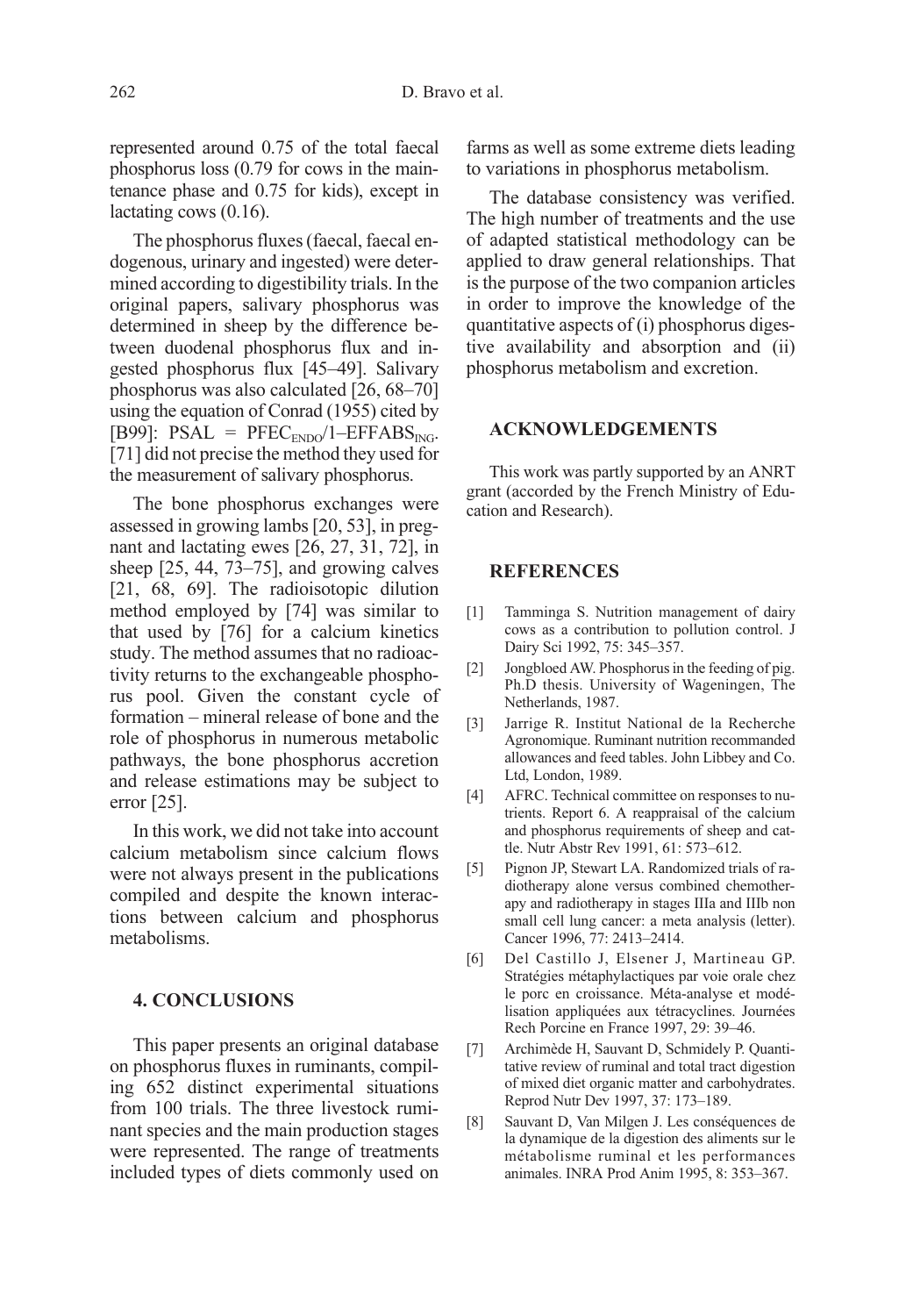- [9] Pignon JP, Poynard T. Méta-analyse d'essais thérapeutiques. Gastroenterol Clin Biol 1991, 15: 229–238.
- [10] Pointillart A. Phytates, phytases : leur importance dans l'alimentation des monogastriques. INRA Prod Anim 1994, 7: 29–39.
- [11] SAS Institute, SAS User's Guide: Statistics SAS Institute INC., Cary.
- [12] Guéguen L. Compte rendu d'expérience sur l'utilisation digestive réelle du phosphore du phosphate bicalcique DICALPHOS chez le mouton en croissance. Unpublished data, 1979.
- [13] Guéguen L, Bouchet JP. Compte-rendu d'expérience sur l'utilisation réelle du phosphore du phosphate triple de sodium, calcium et magnésium HOSTAPHOS chez le mouton en croissance. Unpublished data, 1980.
- [14] Guéguen L, Bouchet JP. Compte rendu d'expérience sur l'utilisation digestive réelle du phosphore du phosphate monomagnésique MONOMAG chez le mouton en croissance. Unpublished data, 1980.
- [15] Guéguen L, Durand M. Étude comparée de l'utilisation du phosphore du phosphate monocalcique, du phosphate bicalcique et du phosphate d'urée par le mouton en croissance. Unpublished data, 1976.
- [16] Walker DM. Calcium and phosphorus retention by the milk-fed lambs, with estimates of the endogenous losses. J Agric Sci 1972, 79: 171–179.
- [17] Lofgreen GP, Kleiber M. The availability of the phosphorus in alfalfa hay. J Anim Sci 1953, 12: 366–371.
- [18] Bortolussi G, Ternouth JH, McMeniman NP. Phosphorus repletion of cattle previously exposed to dietary nitrogen and phosphorus deficiencies. Aust J Agric Res 1999, 50: 93–99.
- [19] Walker DM. Calcium and phosphorus retention by the milk-fed lambs, with estimates of the endogenous losses. J Agric Sci 1972, 79: 171–179.
- [20] Field AC, Woolliams JA, Dingwall RA. The effect of dietary intake of calcium and dry matter on the absorption and excretion of calcium and phosphorus by growing lambs. J Agric Sci 1985, 105: 237–243.
- [21] Challa J, Braithwaite GD. Phosphorus and calcium metabolism in growing calves with special emphasis on phosphorus homeostasis. 4. Studies on milk-fed calves given different amounts of dietary phosphorus but a constant intake of calcium. J Agric Sci 1989, 113: 285–289.
- [22] Coates DB, Ternouth JH. Phosphorus kinetics of cattle grazing tropical pastures and implications for the estimation of their phosphorus requirements. J Agric Sci 1992, 119: 401–409.
- [23] Adeloye AA, Akinsoyinu AO. Phosphorus requirement of the young west african dwarf (Fouta djallon) goat for maintenance and growth. Nutr Rep Int 1985, 32: 239–244.
- [24] Meschy F, Guéguen L. Évaluation du besoin minimum d'entretien en phosphore chez l'agneau. Reprod Nutr Dev 1990, 12: 189–190.
- [25] Braithwaite GD. Effect of 1-α-hydroxycholecalciferol on calcium and phosphorus metabolism in sheep given high or low calcium diets. J Agric Sci 1981, 96: 291–299.
- [26] Braithwaite GD. Calcium and phosphorus requirements of the ewe during pregnancy and lactation. 2- Phosphorus. Br J Nutr 1983, 50: 723–736.
- [27] Braithwaite GD. Phosphorus requirements of ewes in pregnancy and lactation. J Agric Sci 1986, 106: 271–278.
- [28] Manston R. The influence of dietary calcium and phosphorus concentration on their absorption in the cow. J Agric Sci 1967, 68: 263–268.
- [29] Field AC, Sykes AR, Gunn RG. Effects of age and state of incisor dentition on faecal output of dry matter and on faecal and urinary output of nitrogen and minerals, of sheep grazing hill pastures. J Agric Sci 1974, 83: 151–160.
- [30] Sykes AR, Dingwall RA. The phosphorus requirement of pregnant sheep. J Agric Sci 1976, 86: 587–594.
- [31] Braithwaite GD. The effect of 1-α-hydroxycholecalciferol on calcium and phosphorus metabolism in the lactating ewe. Br J Nutr 1978, 40: 387–392.
- [32] Martz FA, Belo AT, Weiss MF, Belyea RL. True absorption of calcium and phosphorus from alfalfa and corn silage when fed to lactating cows. J Dairy Sci 1990, 73: 1288–1295.
- [33] Morse D, Head HH, Wilcox CJ, van Horn HH, Hissem CD, Harris Jr B. Effects of concentration of dietary phosphorus on amount and route of excretion. J Dairy Sci 1992, 75: 3039–3049.
- [34] Müschen H, Petri A, Breves G, Pfeffer E. Response of lactating goats to low phosphorus intake. 1. Milk yield and faecal excretion of P and Ca. J Agric Sci 1988, 111: 253–263.
- [35] Deitert C, Pfeffer E. Effects of a reduced P supply in combination with adequate or high Ca intake on performance and mineral balances in dairy goats during pregnancy and lactation. J Anim Physiol A Anim Nutr 1993, 69: 12–21.
- [36] Field AC. Maintenance requirements of phosphorus and absorbability of dietary phosphorus in sheep. J Agric Sci 1983, 100: 231–233.
- [37] Guéguen L, Durand M. Utilisation des principaux éléments minéraux du maïs ensilé par le mouton en croissance. Ann Zootech 1976, 25: 543–549.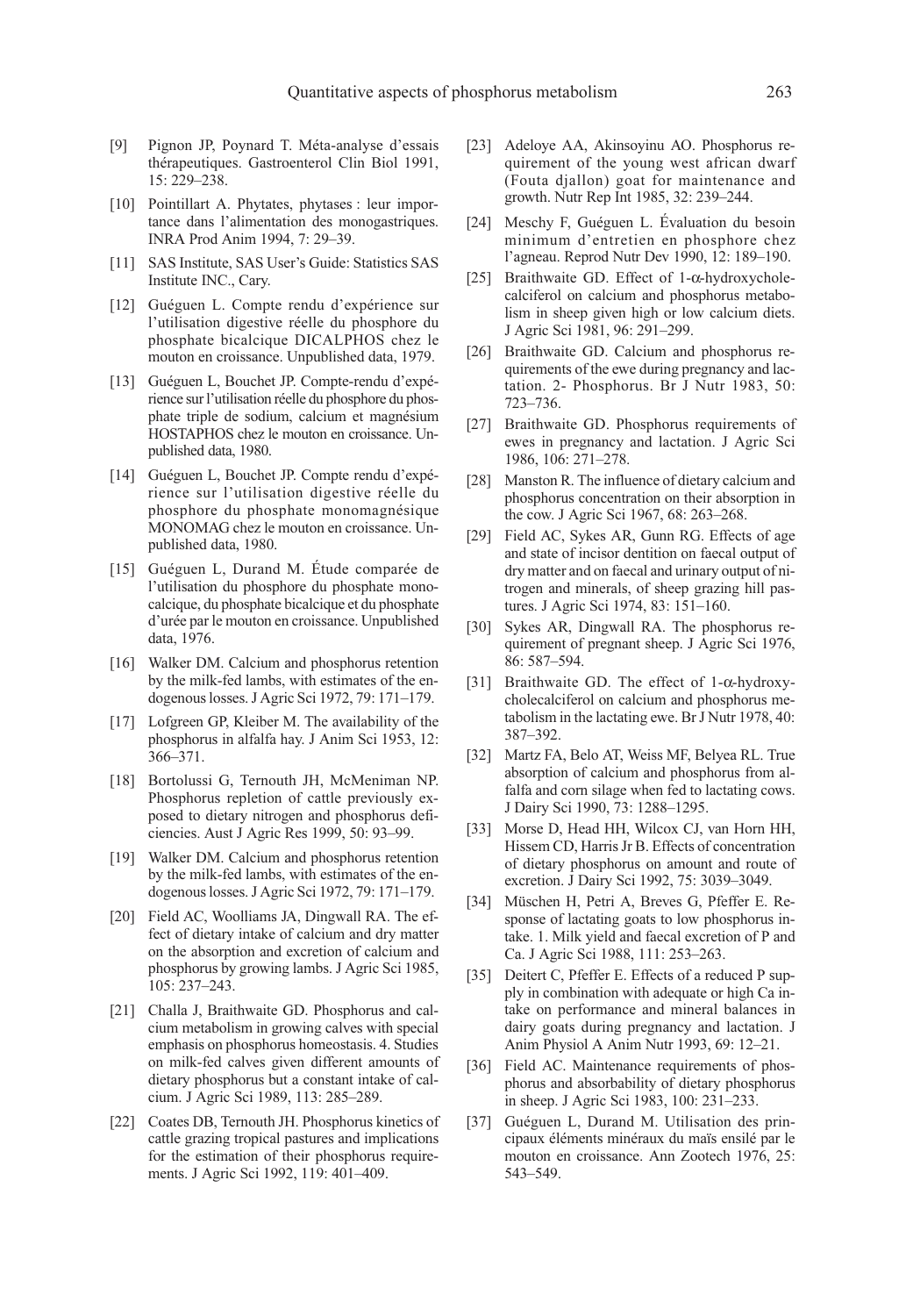- [38] Field AC, Woolliams JA, Dingwall RA, Munro CS. Animal and dietary variation in the absorption and metabolism of phosphorus by sheep. J Agric Sci 1984, 103: 283–291.
- [39] Guéguen L. L'utilisation digestive réelle du phosphore du foin de luzerne pour le mouton mesurée à l'aide de 32P. Ann Biol Anim Bioch Biophys 1962, 2: 143–149.
- [40] Field AC, Coop RL, Dingwall RA, Munro CS. The phosphorus requirements for growth and maintenance of sheep. J Agric Sci 1982, 99: 311–317.
- [41] Grace ND. Effect of increasing phosphorus intake on the phosphorus faecal endogenous loss in the sheep. Proc NZ Soc Anim Prod 1980, 40: 221–228.
- [42] Compère R. L'alimentation en calcium et en phos phore et l'équilibre Ca-P de la ration. In: Duculot J (Ed), L'étude de l'équilibre phosphocalcique du régime basée sur les variations du métabolisme phosphoré, Les presses agronomiques de Gembloux, A.S.B.L., Gembloux, 1967. p 84–109.
- [43] Compère R. Influence de la nature de l'aliment sur le métabolisme phosphoré. In: Duculot J (Ed), L'étude de l'équilibre phosphocalcique du régime basée sur les variations du métabolisme phosphoré, Les presses agronomiques de Gembloux, A.S.B.L., Gembloux, 1967. p 109–113.
- [44] Grace ND. Phosphorus kinetics in the sheep. Br J Nutr 1981, 45: 367–374.
- [45] Scott D, Buchan W. The effects of feeding either roughage or concentrate diets on salivary phosphorus secretion, net intestinal phosphorus absorption and urinary phosphorus in the sheep. Q J Exp Physiol 1985, 70: 365–375.
- [46] Scott D, Buchan W. The effects of feeding either hay or grass diets on salivary phosphorus secretion, net intestinal phosphorus absorption and on the partition of phosphorus excretion between urine and faeces in the sheep. Q J Exp Physiol 1987, 72: 331–338.
- [47] Scott D, Buchan W. Effect of reduction in phosphorus intake on salivary secretion and in duodenal digesta and dry-matter flow in sheep. J Agric Sci 1988, 110: 411–413.
- [48] Scott D, Buchan W. The effects of feeding pelleted diets made from either coarsely or finely ground hay on phosphorus balance and on the partition of phosphorus excretion between urine and faeces in the sheep. Q J Exp Physiol 1988, 73: 315–322.
- [49] Scott D, Rajaratne AJ, Buchan W, Factors affecting faecal endogenous phosphorus loss in the sheep. J Agric Sci 1995, 124: 145–151.
- [50] Pfeffer E, Thompson A, Armstrong DG. Studies on intestinal digestion in the sheep. 3. Net movement of certain inorganic elements in the

digestive tract on rations containing different proportions of hay and rolled barley. Br J Nutr 1970, 24: 197–204.

- [51] Field AC, Munro CS, Suttle NF. Dried poultry manure as a source of phosphorus for sheep. J Agric Sci 1977, 89: 599–604.
- [52] Fishwick G. Utilization of dietary ammonium polyphosphate by growing wether lambs. Proc Nutr Soc 1974, 33: 46A–47A.
- [53] Braithwaite GD. Endogenous faecal loss of phosphorus in growing lambs and the calculation of phosphorus requirements. J Agric Sci 1985, 105: 67–72.
- [54] Tillman AD, Brethour JR. Ruminant utilization of sodium meta-, ortho- and pyrophosphates. J Anim Sci 1958, 17: 792–796.
- [55] Field AC, Woolliams JA. Genetic control of phosphorus metabolism in sheep. Can J Anim Sci 1984, 64: 232–233.
- [56] Louvandini H, Vitti DMSS. Perda endógena de fósforo em ovinos com diferentes níveis do elemento na dieta. Pesq Agropec Bras 1994, 29: 145–149.
- [57] Ellis LC, Tillman AD. Utilization of phytin phosphorus in wheat bran by sheep. J Anim Sci 1960, 50: 606–607.
- [58] Scott D. Excretion of phosphorus and acid in the urine of sheep and calves fed either roughage or concentrate diets. Q J Exp Physiol 1972, 57: 379–392.
- [59] Field AC, Kamphues J, Woolliams JA. The effect of dietary intake of calcium and phosphorus on the absorption and excretion of phosphorus in chimaera-derived sheep. J Agric Sci 1983, 101: 597–602.
- [60] Field AC, Kamphues J, Woolliams JA. The effect of dietary intake of calcium and phosphorus on the absorption and excretion of phosphorus in chimaera-derived sheep. J Agric Sci 1983, 101: 597–602.
- [61] Rodehutscord M, Pauen A, Windhausen P, Pfeffer E. Balances of phosphorus and calcium in dairy goats during periods of phosphorus depletion and subsequent phosphorus repletion. J Anim Physiol a Anim Nutr 1994, 72: 54–64.
- [62] Ternouth JH, Mc Lachlan BP, Clarke JM, Thomas BJ. Effects of dietary phosphorus and nitrogen deficiencies on the intake, growth and metabolism of lambs. J Agric Sci 1993, 121: 409–419.
- [63] Young VR, Lofgreen GP, Luick JR. The effects of phosphorus depletion, and of calcium and phosphorus intake, on the endogenous excretion of these elements by sheep. Br J Nutr 1966, 20: 795–805.
- [64] Ternouth JH, Sevilla CC. The effects of low levels of dietary phosphorus upon the dry matter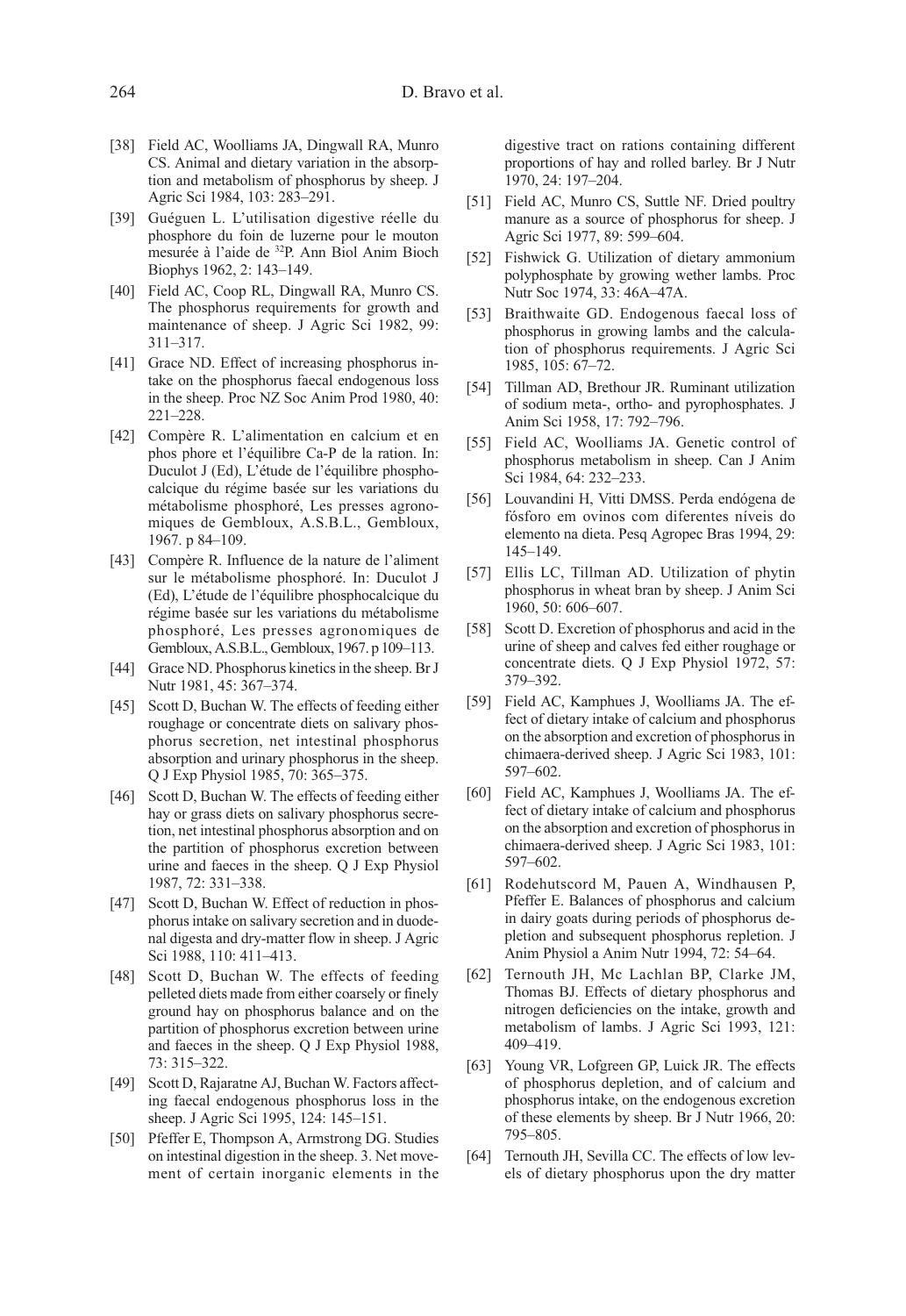intake and metabolism of lambs. Aust J Agric Res 1990, 41: 175–184.

- [65] Ternouth JH, Davies HMS. The absorption and faecal losses of phosphorus by mature sheep. Proc Nutr Soc 1984, 44: 49A.
- [66] Spiekers H, Brintrup R, Balmelli M, Pfeffer E. Influence of dry matter intake on faecal phosphorus losses in dairy cows fed rations low in phosphorus. J Anim Physiol a Anim Nutr 1993, 69: 37–43.
- [67] Crowe NA, Neathery MW, Miller WJ, Muse LA, Crowe CT, Varnadoe JL, Blackmon DM. Influence of high dietary aluminum on performance and phosphorus bioavailability in dairy calves. J Dairy Sci 1990, 73: 808–818.
- [68] Challa J, Braithwaite GD. Phosphorus and calcium metabolism in growing calves with special emphasis on phosphorus homeostasis. 1. Studies of the effect of changes in the dietary phosphorus intake on phosphorus and calcium metabolism. J Agric Sci 1988, 110: 573–581.
- [69] Challa J, Braithwaite GD. Phosphorus and calcium metabolism in growing calves with special emphasis on phosphorus metabolism. 2. Studies of the effect of different levels of phosphorus, infused abomasally, on phosphorus metabolism. J Agric Sci 1988, 110: 583–589.
- [70] Challa J, Braithwaite GD. Phosphorus and calcium metabolism in growing calves with special emphasis on phosphorus homeostasis. 3. Studies of the effect of continuous intravenous infusion of different levels of phosphorus in ruminating calves receiving adequate dietary phosphorus. J Agric Sci 1988, 110: 591–595.
- [71] Louvandini H, Vitti DMSS. Phosphorus metabolism and estimation of phosphorus requirements for sheep. Sci Agric Piracicaba 1996, 53: 184–189.
- [72] Braithwaite GD. The effect of dietary calcium intake of ewes in pregnancy on their Ca and phosphorus metabolism in lactation. Br J Nutr 1978, 39: 213–218.
- [73] Braithwaite GD. Calcium and phosphorus metabolism in sheep. Ann Rech Vet 1979, 10: 359–361.
- [74] Braithwaite GD. The effect of a dose rate of 1-αhydroxycholecalciferol on calcium and phosphorus metabolism in sheep. Br J Nutr 1980, 44: 183–191.
- [75] Braithwaite GD. Changes in phosphorus metabolism of sheep in response to the increased demands for P associated with an intravenous infusion of calcium. J Agric Sci 1984, 102: 135–139.
- [76] Aubert JP, Milhaud G. Méthode de mesure des principales voies du métabolisme calcique chez l'Homme. Biochim Biophys 1960, 39: 122–139.

## REFERENCES – APPENDIX

The publications included in the database are found in the list below, preceded by a number between brackets corresponding to the codification of the variable PUB (see also Tab. II).

- [B1] Adeloye AA, Akinsoyinu AO. Phosphorus requirement of the young west african dwarf (Fouta djallon) goat for maintenance and growth. Nutr Rep Int 1985, 32: 239–244.
- [B2] Astrup HN, Nordrum E, Steenberg K, Nedkvitne JJ. The true digestibility of phosphorus in the ewe. Acta Vet Scand 1974, 15: 448–450.
- [B3] Bortolussi G, Ternouth JH, McMeniman NP. The effects of dietary nitrogen and calcium supplementation in Bos indicus cross cattle offered low P diets. Proc Aust Soc Anim Prod 1992, 19: 381–384.
- [B4] Bortolussi G, Ternouth JH, McMeniman NP. Dietary nitrogen and phosphorus depletion in cattle and their effects on liveweight gain, blood metabolite concentrations and phosphorus kinetics. J Agric Sci 1996, 126: 493–501.
- [B5] Bortolussi G, Ternouth JH, McMeniman NP. Phosphorus repletion of cattle previously exposed to dietary nitrogen and phosphorus deficiencies. Aust J Agric Res 1999, 50: 93–99.
- [B6] Boxebeld A, Guéguen L, Hannequart G, Durand M. Utilization of phosphorus and calcium and minimal maintenance requirement for phosphorus in growing sheep fed a low-phosphorus diet. Reprod Nutr Dev 1983, 23: 1043–1053.
- [B7] Braithwaite GD. Studies on the absorption and retention of calcium and phosphorus by young and mature Ca-deficient sheep. Br J Nutr 1975, 34: 311–324.
- [B8] Braithwaite GD. The effect of dietary calcium intake of ewes in pregnancy on their Ca and phosphorus metabolism in lactation. Br J Nutr 1978, 39: 213–218.
- [B9] Braithwaite GD. The effect of 1-α-hydroxycholecalciferol on calcium and phosphorus metabolism in the lactating ewe. Br J Nutr 1978, 40: 387–392.
- [B10] Braithwaite GD. Calcium and phosphorus metabolism in sheep. Ann Rech Vet 1979, 10: 359–361.
- [B11] Braithwaite GD. The effect of a dose rate of 1-αhydroxycholecalciferol on calcium and phosphorus metabolism in sheep. Br J Nutr 1980, 44: 183–191.
- [B12] Braithwaite GD. Effect of 1-α-hydroxycholecalciferol on calcium and phosphorus metabolism in sheep given high or low calcium diets. J Agric Sci 1981, 96: 291–299.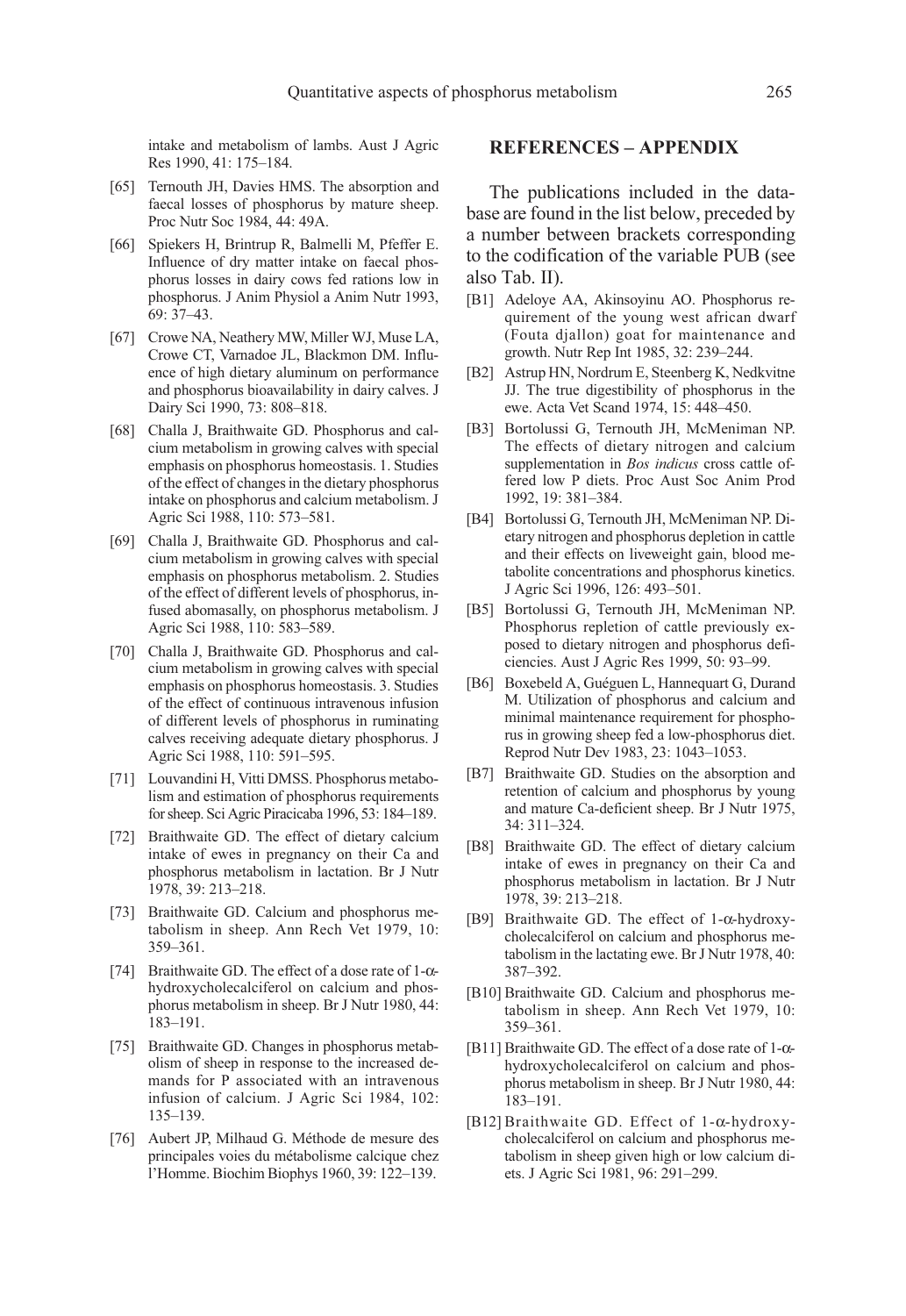- [B13] Braithwaite GD. Calcium and phosphorus requirements of the ewe during pregnancy and lactation. 2- Phosphorus. Br J Nutr 1983, 50: 723–736.
- [B14] Braithwaite GD. Changes in phosphorus metabolism of sheep in response to the increased demands for P associated with an intravenous infusion of calcium. J Agric Sci 1984, 102: 135–139.
- [B15] Braithwaite GD. Endogenous faecal loss of phosphorus in growing lambs and the calculation of phosphorus requirements. J Agric Sci 1985, 105: 67–72.
- [B16] Braithwaite GD. Phosphorus requirements of ewes in pregnancy and lactation. J Agric Sci 1986, 106: 271–278.
- [B17] Brintrup R, Mooren T, Meyer U, Spiekers H, Pfeffer E. Effects of two levels of phosphorus intake on performance and faecal phosphorus excretion of dairy cows. J Anim Physiol A Anim Nutr 1993, 69: 29–36.
- [B18] Brodison JA, Goodall EA, Armstrong JD, Givens DI, Gordon FJ, McCaughey WJ, Todd JR. Influence of dietary phosphorus on the performance of lactating dairy cattle. J Agric Sci 1989, 112: 303–311.
- [B19] Challa J, Braithwaite GD. Phosphorus and calcium metabolism in growing calves with special emphasis on phosphorus homeostasis. 1. Studies of the effect of changes in the dietary phosphorus intake on phosphorus and calcium metabolism. J Agric Sci 1988, 110: 573–581.
- [B20] Challa J, Braithwaite GD. Phosphorus and calcium metabolism in growing calves with special emphasis on phosphorus metabolism. 2. Studies of the effect of different levels of phosphorus, infused abomasally, on phosphorus metabolism. J Agric Sci 1988, 110: 583–589.
- [B21] Challa J, Braithwaite GD. Phosphorus and calcium metabolism in growing calves with special emphasis on phosphorus homeostasis. 3. Studies of the effect of continuous intravenous infusion of different levels of phosphorus in ruminating calves receiving adequate dietary phosphorus. J Agric Sci 1988, 110: 591–595.
- [B22] Challa J, Braithwaite GD. Phosphorus and calcium metabolism in growing calves with special emphasis on phosphorus homeostasis. 4. Studies on milk-fed calves given different amounts of dietary phosphorus but a constant intake of calcium. J Agric Sci 1989, 113: 285–289.
- [B23] Chicco CF, Ammerman CB, Feaster JP, Dunavant BG. Nutritional interrelationships of dietary calcium, phosphorus and magnesium in sheep. J Anim Sci 1973, 36: 986–993.
- [B24] Coates DB, Ternouth JH. Phosphorus kinetics of cattle grazing tropical pastures and implications

for the estimation of their phosphorus requirements. J Agric Sci 1992, 119: 401–409.

- [B25] Compère R. L'alimentation en calcium et en phosphore et l'équilibre Ca-P de la ration. In: Duculot J (Ed), L'étude de l'équilibre phosphocalcique du régime basée sur les variations du métabolisme phosphoré, Les presses agronomiques de Gembloux, A.S.B.L., Gembloux, 1967. p 84–109.
- [B26] Compère R. Influence de la nature de l'aliment sur le métabolisme phosphoré. In: Duculot J (Ed), L'étude de l'équilibre phosphocalcique du régime basée sur les variations du métabolisme phosphoré, Les presses agronomiques de Gembloux, A.S.B.L., Gembloux, 1967. p 109–113.
- [B27] Crowe NA. Neathery MW, Miller WJ, Muse LA, Crowe CT, Varnadoe JL, Blackmon DM. Influence of high dietary aluminum on performance and phosphorus bioavailability in dairy calves. J Dairy Sci 1990, 73: 808–818.
- [B28] Da Silva Lopes HO, Vitti DMSS, Pereira EA, Abdala AL, De Moraes EA, Da Silva Fihlo JC, Fichtner SS. Disponibilidade biológica do fósforo de fosfatos naturais para bovinos pela técnica de diluição isotópica. Pesq Agropec Bras 1990, 25: 421–425.
- [B29] Deitert C, Pfeffer E. Effects of a reduced P supply in combination with adequate or high Ca intake on performance and mineral balances in dairy goats during pregnancy and lactation. J Anim Physiol a Anim Nutr 1993, 69: 12–21.
- [B30] Durand M, Bertier B, Hannequart G, Guéguen L. Influence d'une subcarence en phosphore et d'un excès de calcium alimentaire sur la phosphatémie et les teneurs en phosphore et calcium des contenus de rumen du mouton. Reprod Nutr Dev 1982, 22: 865–879.
- [B31] Ellis LC, Tillman AD. Utilization of phytin phosphorus in wheat bran by sheep. J Anim Sci 1960, 50: 606–607.
- [B32] Field AC. Maintenance requirements of phosphorus and absorbability of dietary phosphorus in sheep. J Agric Sci 1983, 100: 231–233.
- [B33] Field AC, Woolliams JA. Genetic control of phosphorus metabolism in sheep. Can J Anim Sci 1984, 64: 232–233.
- [B34] Field AC, Kamphues J, Woolliams JA. The effect of dietary intake of calcium and phosphorus on the absorption and excretion of phosphorus in chimaera-derived sheep. J Agric Sci 1983, 101: 597–602.
- [B35] Field AC, Munro CS, Suttle NF. Dried poultry manure as a source of phosphorus for sheep. J Agric Sci 1977, 89: 599–604.
- [B36] Field AC, Sykes AR, Gunn RG. Effects of age and state of incisor dentition on faecal output of dry matter and on faecal and urinary output of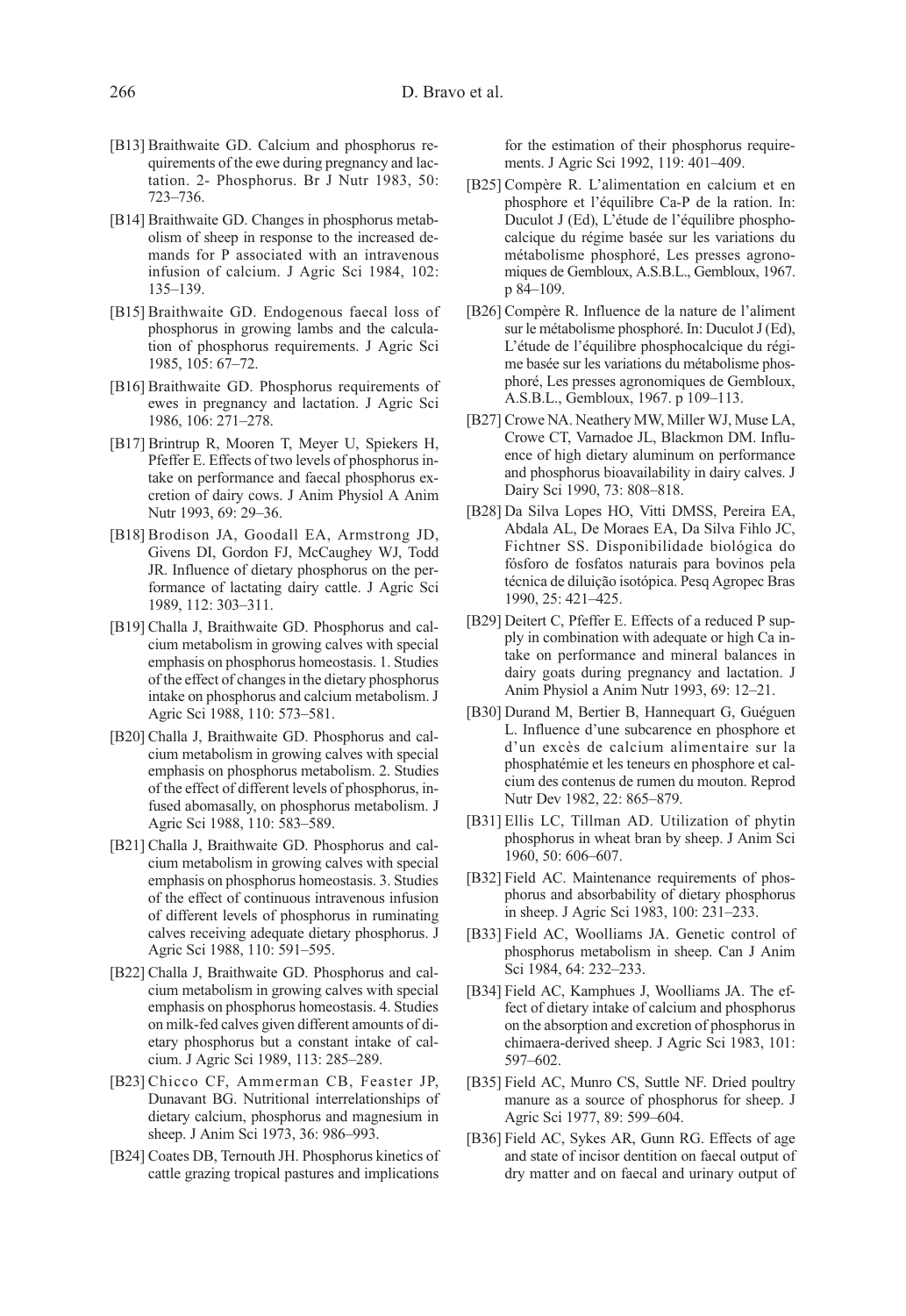nitrogen and minerals, of sheep grazing hill pastures. J Agric Sci 1974, 83: 151–160.

- [B37] Field AC, Woolliams JA, Dingwall RA. The effect of dietary intake of calcium and dry matter on the absorption and excretion of calcium and phosphorus by growing lambs. J Agric Sci 1985, 105: 237–243.
- [B38] Field AC, Coop RL, Dingwall RA, Munro CS. The phosphorus requirements for growth and maintenance of sheep. J Agric Sci 1982, 99: 311–317.
- [B39] Field AC, Woolliams JA, Dingwall RA, Munro CS. Animal and dietary variation in the absorption and metabolism of phosphorus by sheep. J Agric Sci 1984, 103: 283–291.
- [B40] Fishwick G. Utilization of dietary ammonium polyphosphate by growing wether lambs. Proc Nutr Soc 1974, 33: 46A–47A.
- [B41] Grace ND. Effect of increasing phosphorus intake on the phosphorus faecal endogenous loss in the sheep. Proc NZ Soc Anim Prod 1980, 40: 221–228.
- [B42] Grace ND. Phosphorus kinetics in the sheep. Br J Nutr 1981, 45: 367–374.
- [B43] Guéguen L. L'utilisation digestive réelle du phosphore du foin de luzerne pour le mouton mesurée à l'aide de 32P. Ann Biol Anim Biochim Biophys 1962, 2: 143–149.
- [B44] Field AC, Kamphues J, Woolliams JA. The effect of dietary intake of calcium and phosphorus on the absorption and excretion of phosphorus in chimaera-derived sheep. J Agric Sci 1983, 101: 597–602.
- [B45] Guéguen L. Compte rendu d'expérience sur l'utilisation digestive réelle du phosphore du phosphate bicalcique DICALPHOS chez le mouton en croissance. Unpublished data, 1979.
- [B46] Guéguen L, Bouchet JP. Compte rendu d'expérience sur l'utilisation digestive réelle du phosphore du phosphate monomagnésique MONOMAG chez le mouton en croissance. Unpublished data, 1980.
- [B47] Guéguen L, Bouchet JP. Compte-rendu d'expérience sur l'utilisation réelle du phosphore du phosphate triple de sodium, calcium et magnésium HOSTAPHOS chez le mouton en croissance. Unpublished data, 1980.
- [B48] Guéguen L, Durand M. Étude comparée de l'utilisation du phosphore du phosphate monocalcique, du phosphate bicalcique et du phosphate d'urée par le mouton en croissance. Unpublished data, 1976.
- [B49] Guéguen L, Durand M. Utilisation des principaux éléments minéraux du maïs ensilé par le mouton en croissance. Ann Zootech 1976, 25: 543–549.
- [B50] Guéguen L, Foret R, Durand M. Utilisation du phosphate monoammonique chez le mouton.

I. Utilisation comparée, du phosphore des phosphates monoamoniques et monosodique et influence sur le métabolisme du calcium et du magnésium. Ann Zootech 1976, 25: 111–118.

- [B51] Jackson Jr JA, Langer DL, Hemken RW. Evaluation of content and source of phosphorus fed to dairy calves. J Dairy Sci 1988, 71: 2187–2192.
- [B52] Jenny BF, O'Dell GD. Ration digestibility and mineral balance in steers fed a complete ensiled diet. J Anim Sci 1979, 48: 1525–1529.
- [B53] Khorasani GR, Janzen RA, McGill WB, Kennelly JJ. Site and extent of mineral absorption in lactating cows fed whole-crop cereal grain silage or alfalfa silage. J Anim Sci 1997, 75: 239–248.
- [B54] Lofgreen GP, Kleiber M. The availability of the phosphorus in alfalfa hay. J Anim Sci 1953, 12: 366–371.
- [B55] Lofgreen GP, Kleiber M. Further studies on the availability of phosphorus in alfalfa hay. J Anim Sci 1958, 17: 258–264.
- [B56] Louvandini H, Vitti DMSS. Perda endógena de fósforo em ovinos com diferentes níveis do elemento na dieta. Pesq Agropec Bras 1994, 29: 145–149.
- [B57] Louvandini H, Vitti DMSS. Phosphorus metabolism and estimation of phosphorus requirements for sheep. Sci Agric Piracicaba 1996, 53: 184–189.
- [B58] Lueker CE, Lofgreen GP. Effects of intake and calcium to phosphorus ratio on absorption of these elements by sheep. J Nutr 1961, 74: 233–238.
- [B59] Manston R. The influence of dietary calcium and phosphorus concentration on their absorption in the cow. J Agric Sci 1967, 68: 263–268.
- [B60] Martz FA, Belo AT, Weiss MF, Belyea RL. True absorption of calcium and phosphorus from alfalfa and corn silage when fed to lactating cows. J Dairy Sci 1990, 73: 1288–1295.
- [B61] Meschy F, Guéguen L. Evaluation du besoin minimum d'entretien en phosphore chez l'agneau. Reprod Nutr Dev 1990, 12: 189–190.
- [B62] Milton JTB, Ternouth JH, Weir EA, Moon BJ. Phosphorus supplementation at three sites along the digestive tract of sheep fed high and low calcium diets. Proc Aust Soc Anim Prod 1983, 14: 459–462.
- [B63] Morse D, Head HH, Wilcox CJ, Van Horn HH, Hissem CD, Harris Jr B. Effects of concentration of dietary phosphorus on amount and route of excretion. J Dairy Sci 1992, 75: 3039–3049.
- [B64] Müschen H, Petri A, Breves G, Pfeffer E. Response of lactating goats to low phosphorus intake. 1. Milk yield and faecal excretion of P and Ca. J Agric Sci 1988, 111: 253–263.
- [B65] Pfeffer E, Thompson A, Armstrong DG. Studies on intestinal digestion in the sheep. 3. Net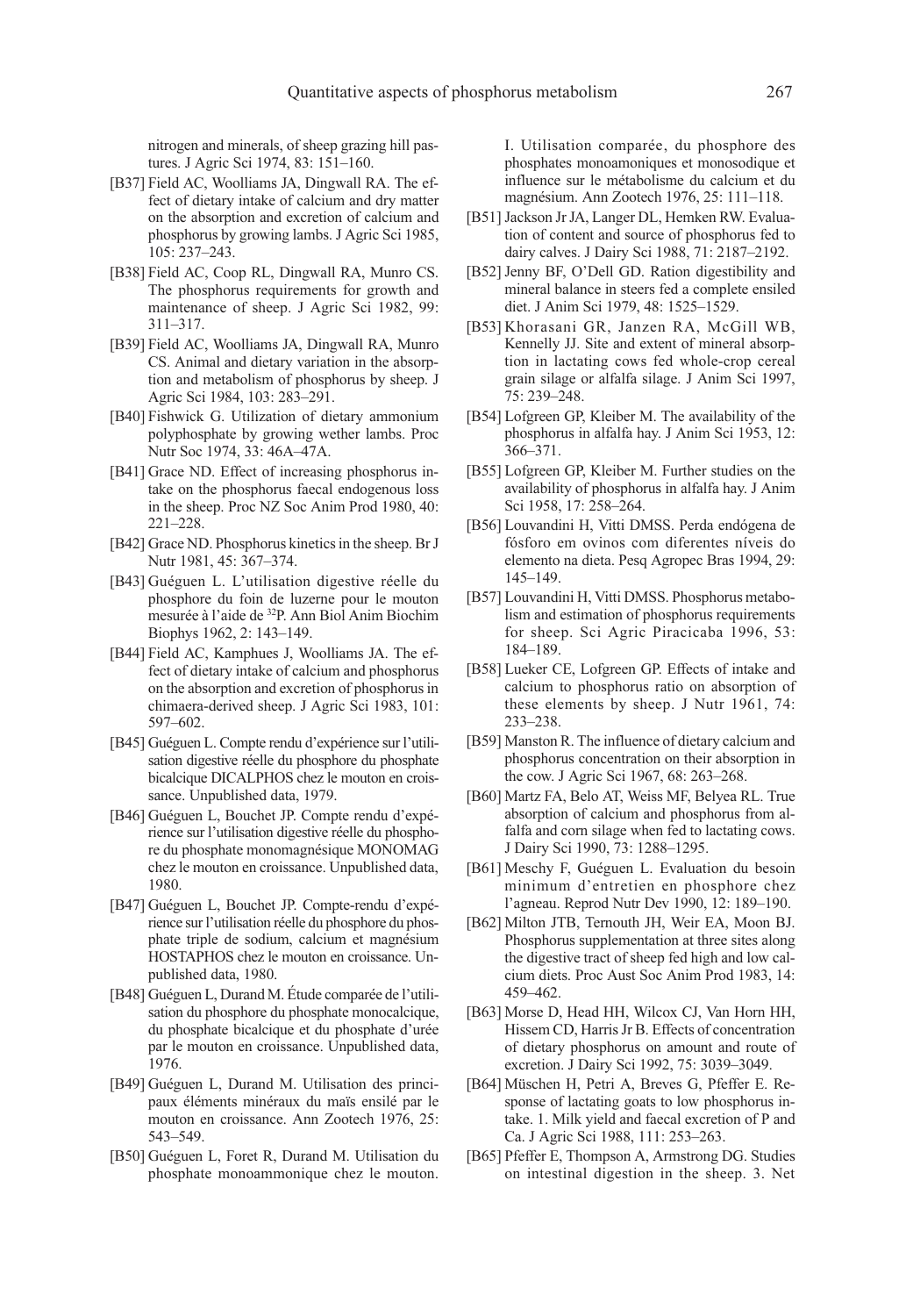movement of certain inorganic elements in the digestive tract on rations containing different proportions of hay and rolled barley. Br J Nutr 1970, 24: 197–204.

- [B66] Poppi DP, Ternouth JH. Secretion and absorption of phosphorus in the gastrointestinal tract of sheep fed on four diets. Aust J Agric Res 1979, 30: 503–512.
- [B67] Preston RL, Pfander WH. Phosphorus metabolism in lambs fed varying phosphorus intakes. J Nutr 1964, 83: 369–378.
- [B68] Rajaratne AAJ, Scott D, Buchan W, Duncan A. The effect of variation in dietary protein or mineral supply on calcium and phosphorus metabolism in lactating ewes. Br J Nutr 1960, 64: 147–160.
- [B69] Rodehutscord M, Pauen A, Windhausen P, Pfeffer E. Balances of phosphorus and calcium in dairy goats during periods of phosphorus depletion and subsequent phosphorus repletion. J Anim Physiol a Anim Nutr 1994, 72: 54–64.
- [B70] Scott D. Excretion of phosphorus and acid in the urine of sheep and calves fed either roughage or concentrate diets. Q J Exp Physiol 1972, 57: 379–392.
- [B71] Scott D, Buchan W. The effects of feeding either roughage or concentrate diets on salivary phosphorus secretion, net intestinal phosphorus absorption and urinary phosphorus in the sheep. Q J Exp Physiol 1985, 70: 365–375.
- [B72] Scott D, Buchan W. The effects of feeding either hay or grass diets on salivary phosphorus secretion, net intestinal phosphorus absorption and on the partition of phosphorus excretion between urine and faeces in the sheep. Q J Exp Physiol 1987, 72: 331–338.
- [B73] Scott D, Buchan W. Effect of reduction in phosphorus intake on salivary secretion and in duodenal digesta and dry-matter flow in sheep. J Agric Sci 1988, 110: 411–413.
- [B74] Scott D, Buchan W. The effects of feeding pelleted diets made from either coarsely or finely ground hay on phosphorus balance and on the partition of phosphorus excretion between urine and faeces in the sheep. Q J Exp Physiol 1988, 73: 315–322.
- [B75] Scott D, Rajaratne AJ, Buchan W. Factors affecting faecal endogenous phosphorus loss in the sheep. J Agric Sci 1995, 124: 145–151.
- [B76] Scott D, Whitelaw FG, Buchan W, Bruce LA. The effect of variation in phosphorus intake on salivary phosphorus secretion, net intestinal phosphorus absorption and faecal endogenous phosphorus excretion in sheep. J Agric Sci 1985, 105: 271–277.
- [B77] Shroder JD, Hansard SL. Effects of orally administered stilbestrol upon growth and upon

calcium and phosphorus metabolism in lambs. J Agric Sci 1958, 17: 343–352.

- [B78] Spiekers H, Brintrup R, Balmelli M, Pfeffer E. Influence of dry matter intake on faecal phosphorus losses in dairy cows fed rations low in phosphorus. J Anim Physiol A Anim Nutr 1993, 69: 37–43.
- [B79] Stevenson MH, Unsworth EF. Studies on the absorption of calcium, phosphorus, magnesium, copper and zinc by sheep fed on roughage-cereal diets. Br J Nutr 1978, 40: 491–496.
- [B80] Sykes AR, Dingwall RA. The phosphorus requirement of pregnant sheep. J Agric Sci 1976, 86: 587–594.
- [B81] Teh TH, Hemken RW, Bull LS. Evaluation of urea ammonium polyphosphate as a phosphorus source for dairy calves. J Anim Sci 1982, 55: 174–179.
- [B82] Ternouth JH. Endogenous losses of phosphorus by sheep. J Agric Sci 1989, 113: 291–297.
- [B83] Ternouth JH, Davies HMS. The absorption and faecal losses of phosphorus by mature sheep. Proc Nutr Soc 1984, 44: 49A.
- [B84] Ternouth JH, Sevilla CC. Effects of phosphorus deficiency on food intake, growth and absorption of calcium and phosphorus by lambs. Can J Anim Sci 1984, 64: 221–222.
- [B85] Ternouth JH, Sevilla CC. The effects of low levels of dietary phosphorus upon the dry matter intake and metabolism of lambs. Aust J Agric Res 1990, 41: 175–184.
- [B86] Ternouth JH, McLean RW, McDonald RN, Adamu A. Field estimates of the phosphorus kinetics of grazing cattle. Proc Aust Soc Anim Prod 1989, 18: 396–399.
- [B87] Ternouth JH, McLachlan BP, Clarke JM, Thomas BJ. Effects of dietary phosphorus and nitrogen deficiencies on the intake, growth and metabolism of lambs. J Agric Sci 1993, 121: 409–419.
- [B88] Thompson A, Hansard SL, Bell MC. The influence of aluminum and zinc upon the absorption and retention of calcium and phosphorus in lambs. J Anim Sci 1959, 18: 187–197.
- [B89] Tillman AD, Brethour JR. Dicalcium phosphate and phosphoric acid as phosphorus sources for beef cattle. J Anim Sci 1958, 17: 100–103.
- [B90] Tillman AD, Brethour JR. Utilization of phytin phosphorus by sheep. J Anim Sci 1958, 17: 104–112.
- [B91] Tillman AD, Brethour JR. The effect of corn oil upon the metabolism of calcium and phosphorus by sheep. J Anim Sci 1958, 17: 782–786.
- [B92] Tillman AD, Brethour JR. Ruminant utilization of sodium meta-, ortho- and pyrophosphates. J Anim Sci 1958, 17: 792–796.
- [B93] Tillman AD, Brethour JR, Hansard SL. Comparative procedures for measuring the phosphorus